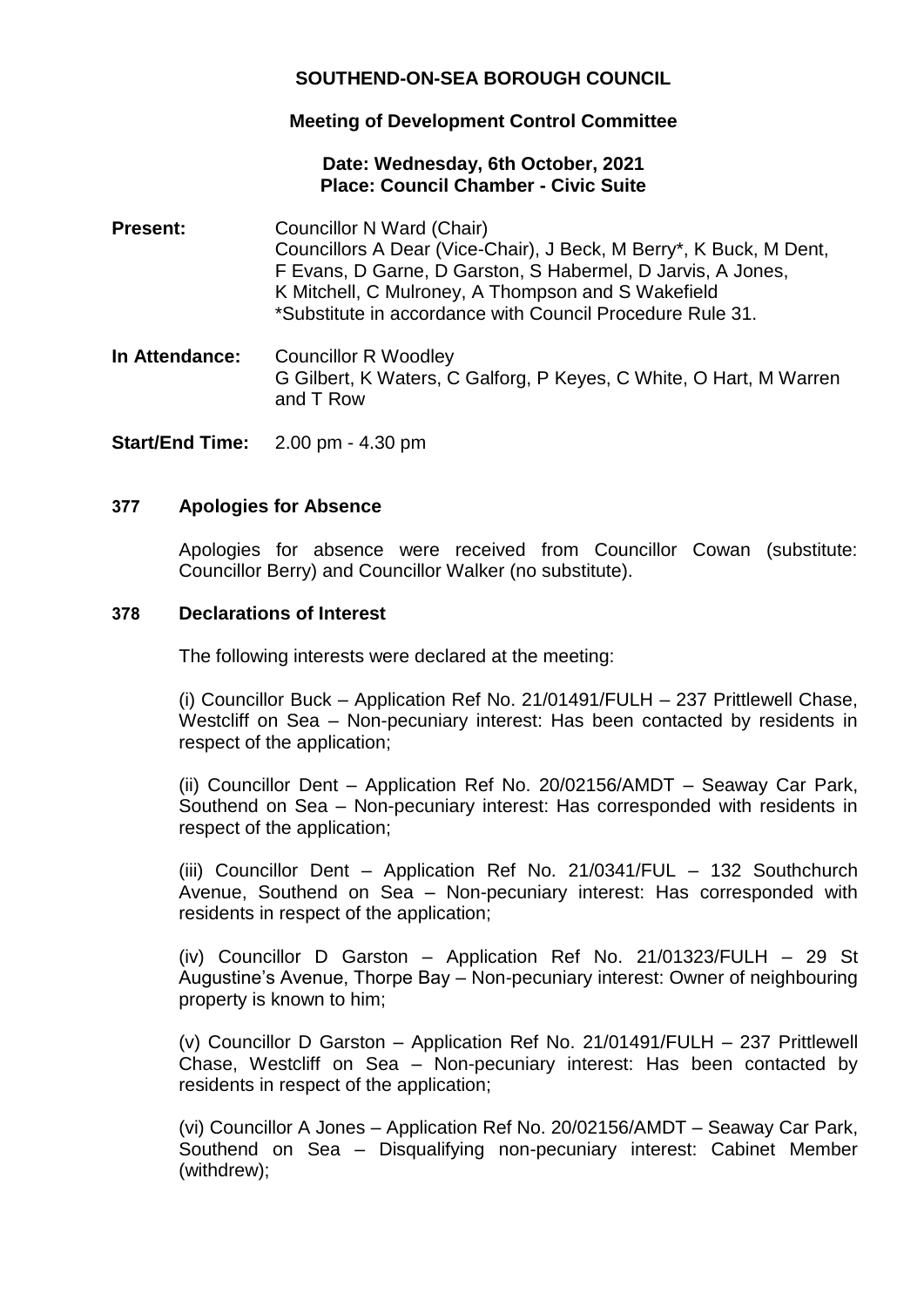(vii) Councillor Mulroney – Application Ref No. 20/02156/AMDT – Seaway Car Park, Southend on Sea – Disqualifying non-pecuniary interest: Cabinet Member (withdrew); and

(viii) Mr G Gilbert – Application Ref No. 21/01323/FULH – 29 St Augustine's Avenue, Thorpe Bay – Non-pecuniary interest: Owner of neighbouring property is known to him.

### **379 Minutes of the meeting held on Wednesday 21st July 2021**

Resolved:-

That the Minutes of the meeting held on Wednesday, 21<sup>st</sup> July 2021 be received, confirmed as a correct record and signed.

## **380 Minutes of the meeting held on Wednesday 1st September 2021**

Resolved:-

That the Minutes of the meeting held on Wednesday, 1<sup>st</sup> September 2021 be received, confirmed as a correct record and signed.

#### **381 Supplementary Report**

The Committee received and noted a supplementary report by the Deputy Chief Executive and Executive Director (Growth and Housing) that provided additional information on the items referred to elsewhere on the Agenda.

### **382 20/02156/AMDT - Seaway Car Park, Southend-On-Sea (Milton)**

**Proposal: Application to vary condition 23 (opening hours of external terraced seating areas) and condition 41 (renewable energy), alter opening hours for external seating areas and alter wording of condition 41 (Minor Material Amendment of planning application 18/02302/BC4M allowed on appeal dated 09.10.2020)**

**Applicant: Turnstone Southend Ltd Agent: Mr Matt Hare of Carter Jonas LLP**

Resolved:- That planning permission be GRANTED subject to the following conditions:

1) No development is allowed to commence nor any condition to be discharged prior to the owner and the Council executing a Section 106 obligation in substantially the same form as the obligation annexed to the planning permission granted in respect of the application bearing ref. no. 18/02302/BC4M.

Reason: To ensure the development is not progressed until the necessary planning obligation is executed.

2) The development hereby permitted shall be begin no later than 3 years from the date of the original permission 18/02302/BC4M dated 22nd September 2020.

Reason: Required to be imposed pursuant to Section 91 of the Town and Country Planning Act 1990.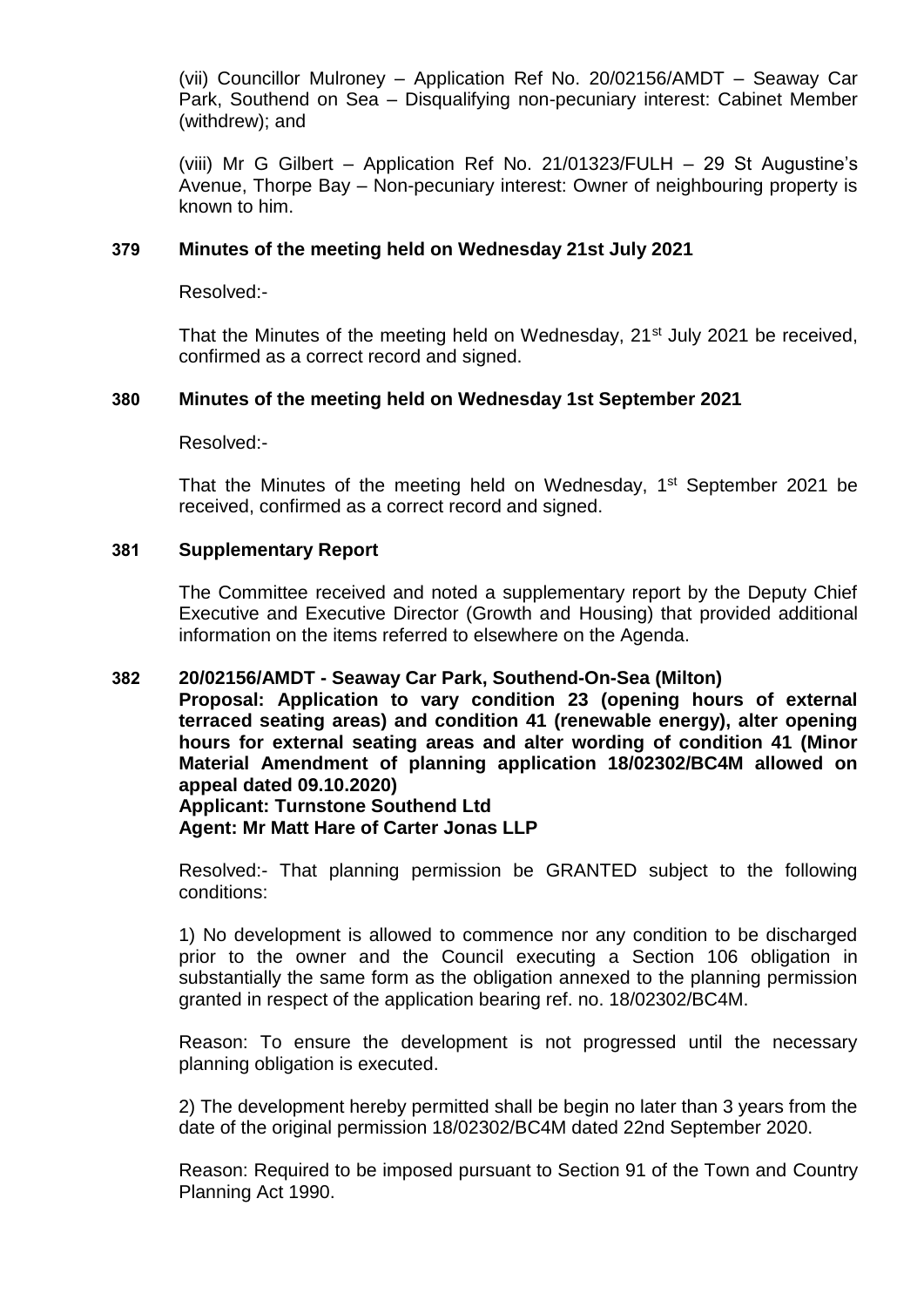3) The development shall be carried solely out in accordance with the approved plans:

S019/P3000.pl2 - Location Plan submitted September 2019 S019/P3001.pl2 - Existing Site Plan (Topographical Survey) submitted September 2019 S019/P3002.pl1 - Existing Building Elevations Submitted January 2019 S019/P3003 - Existing Building Elevations Submitted January 2019 S019/P3004 - Existing Building Plans Submitted January 2019 S019/P3005.pl3 - Demolition Plan Submitted September 2019 S019/P3006.pl2 - Proposed Site Plan Submitted September 2019 S019/P3007.pl2 - Proposed Lower Ground Level Plan Submitted September 2019 S019/P3008.pl2 - Proposed Ground Level Plan Submitted September 2019 S019/P3009.pl2 - Proposed Cinema Level Plan Submitted September 2019 S019/P3010.pl2 - Proposed Auditorium Level Plan Submitted September 2019 S019/P3011.pl1 - Proposed Roof Level Plan Submitted September 2019 S019/P3012.pl1 - Proposed Car Park Plans Submitted September 2019 S019/P3013.pl1 - Proposed Sections A and B Submitted September 2019 S019/P3014.pl1 - Proposed Sections C and D Submitted September 2019 P3015.pl1 - Proposed Sections E and F Submitted September 2019 S019/P3016.pl1 - Proposed Section G Submitted September 2019 S019/P3017.pl1 - Proposed Site Sections 1 Submitted September 2019 S019/P3018.pl1 - Proposed Site Sections 2 Submitted September 2019 S019/P3019.pl1 - Proposed Site Sections 3 Submitted September 2019 S019/P3020.pl2 - Proposed North Elevations Submitted September 2019 S019/P3021.pl2 - Proposed East Elevation Submitted September 2019 S019/P3022.pl2 - Proposed South Elevation Submitted September 2019 S019/P3023.pl2 - Proposed West Elevations Submitted September 2019 S019/P3024.pl2 - Unit R1 Proposed Ground Floor Plan Submitted September 2019 S019/P3025.pl1 - Unit R1 Proposed First Floor and Roof Submitted September 2019 S019/P3026.pl5 – Unit R1 - Proposed North and West Elevations Submitted September 2019 S019/P3027.pl5 – Unit R1 Proposed East and South Elevations Submitted September 2019 S019/P3028.pl1 - Unit R1 Proposed Section Submitted September 2019 S019/P3029.pl2 - Hotel Proposed Ground Floor Site Plan Submitted September 2019 S019/P3030.pl1 - Hotel Proposed Floor Plan Submitted September 2019 S019/P3031.pl2 - Hotel Proposed North Elevation Submitted September 2019 S019/P3032.pl2 - Hotel Proposed East Elevation Submitted September 2019 S019/P3033.pl2 - Hotel Proposed South Elevation Submitted September 2019 S019/P3034.pl3 - Hotel Proposed West Elevation Submitted September 2019 S019/P3035.pl1 - Hotel - Proposed Section A-A and B-B Submitted September 2019 S019/P3037.pl2 – Elevation/Section Detail 1 Submitted September 2019 S019/P3038.pl2 – Elevation/Section Detail 2 Submitted September 2019 S019/P3039.pl2 – Elevation/Section Detail 3 Submitted September 2019 S019/P3040.pl2 – Elevation/Section Detail 4 Submitted September 2019 S019/P3041.pl2 – Elevation/Section Detail 5 Submitted September 2019 S019/P3042.pl2 – Elevation/Section Detail 6 Submitted September 2019 S019/P3043.pl2 – Elevation/Section Detail 7 Submitted September 2019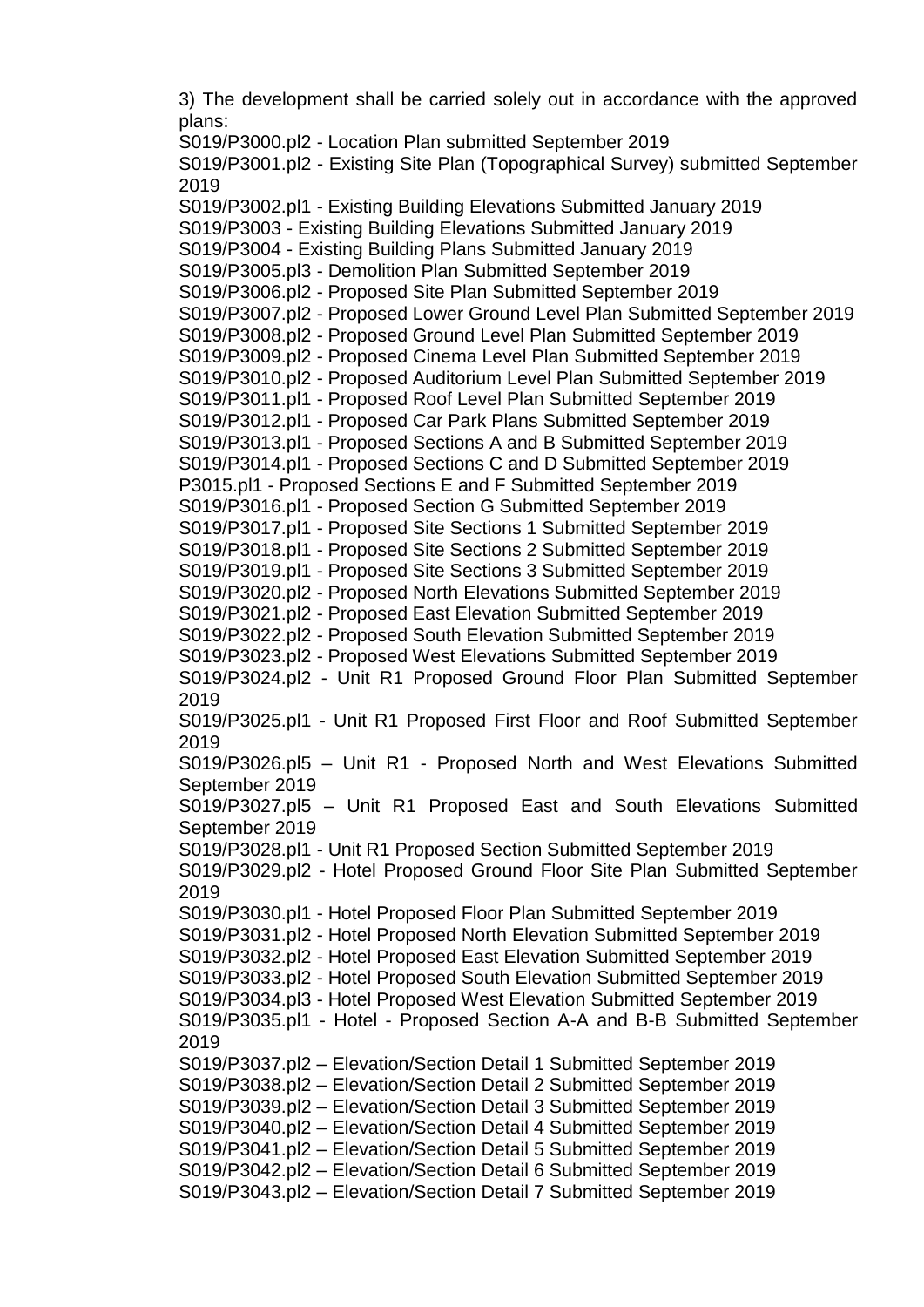S019/P3044.pl2 – Elevation/Section Detail 8 Submitted September 2019 S019/P3045.pl1 – Elevation/Section Detail 9 Submitted September 2019 S019/P3047.pl2 - Proposed Substation Submitted September 2019 S019/P3048 pl1 - Proposed Public Toilet Plan Submitted September 2019 S019/P3050 - Proposed South Elevation - Marine Parade Submitted September 2019 S019/P3051 - Proposed South Elevation - Lucy Road Submitted September 2019 S019/P3052.pl1 - Proposed Cycle Shelters (plans) Submitted September 2019 S019/P3053 - Proposed Cycle Shelters (Elevations) Submitted September 2019 S019/P3054.pl1 - Proposed Site Plan (Adopted Highway Boundary) Submitted September 2019 S019/P3056.pl2 - Proposed Site Plan (with proposed area for stopping-up and adoption) Submitted September 2019 S019/P3057 - Proposed Site Sections 1 (Existing Ground Line Overlay) Submitted September 2019 S019/P3058 - Proposed Site Section 2 (Existing Ground Line Overlay) Submitted September 2019 S019/P3059 - Proposed Site Sections 3 (Existing Ground Line Overlay) Submitted September 2019 S019/P3060 - Proposed North Elevations (Existing Ground Line Overlay) Submitted September 2019 S019/P3061 - Proposed East Elevation (Existing Ground Line Overlay) Submitted September 2019 S019/P3062 - Proposed South Elevation (Existing Ground Line Overlay) Submitted September 2019 S019/P3063 - Proposed West Elevations (Existing Ground Line Overlay) Submitted September 2019 S019/P3066 - Servicing Strategy Diagram – Proposed Site Plan Submitted September 2019 S019/P3067 - Servicing Strategy Diagram - Proposed Lower Ground Floor Plan Submitted September 2019 S019/P3068 - Servicing Strategy Diagram - Proposed Ground Level Plan Submitted September 2019 S019/P3069 - Servicing Strategy Diagram Service Corridor Plan Submitted September 2019 S019/P3070 - Servicing Strategy Diagram Service Corridor Section Submitted September 2019 739\_SC\_300\_P02 - Landscape Sections 1 of 2 Submitted September 2019 739\_SC\_301\_P02 - Landscape Sections 2 of 2 Submitted September 2019 739\_PL\_001\_P07 - General Arrangement Plan Submitted September 2019 739\_PL\_002\_P05 - Rendered Landscape Masterplan Submitted September 2019 6113-D-AIA\_E – Prelim AIA Submitted September 2019 Reason: To ensure the development is carried out in accordance with the

objectives of the development plan. 4) No development shall take place, including any works of demolition, unless and until a Demolition and Construction Management Plan and Strategy to include a Dust Mitigation Strategy has been submitted to, and approved in writing by the Local Planning Authority. The approved Demolition and Construction Management

Plan and Strategy shall be adhered to in full throughout the construction period. The Statement shall provide, amongst other things, for:

i) the parking of vehicles of site operatives and visitors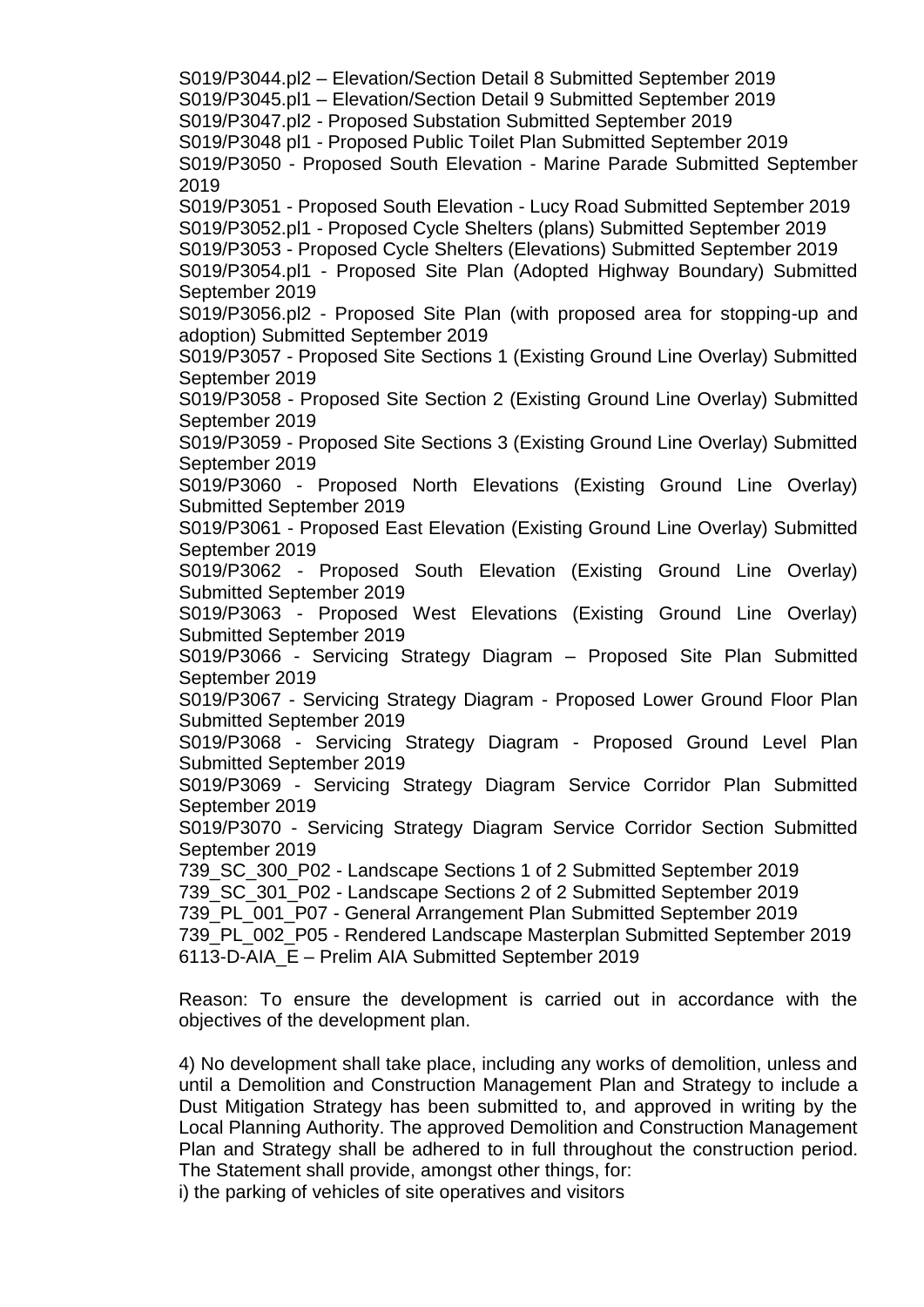ii) loading and unloading of plant and materials

iii) storage of plant and materials used in constructing the development

iv) the erection and maintenance of security hoarding

v) measures to control the emission of dust and dirt during construction

vi) a scheme for recycling/disposing of waste resulting from construction works that does not allow for the burning of waste on site.

vii) a dust management plan to include mitigation and boundary particulate monitoring during demolition and construction.

viii) details of the duration and location of any noisy activities.

Reason: This pre-commencement condition is required in the interests of the amenities of nearby and surrounding occupiers pursuant to Policies KP2 and CP4 of the Core Strategy (2007), Policies DM1 and DM3 of the Development Management Document (2015) and Policy CS1 of the Southend Central Area Action Plan (2018).

5) No development shall take place, including any works of demolition, unless and until a Construction Noise and Vibration Management Plan and Strategy has been submitted to, and agreed in writing by the Local Planning Authority, for the control, mitigation and monitoring of noise and vibration from the construction phase. The approved Construction Noise and Vibration Management Plan and Strategy shall be adhered to in full throughout the construction period.

Reason: This pre-commencement condition is required in the interests of the amenities of neighbouring occupiers and in accordance with Policies KP2 and CP4 of the Core Strategy (2007), Policies DM1 and DM3 of the Development Management Document (2015) and Policy CS1 of the Southend Central Area Action Plan (2018).

6) Demolition and construction works associated with this permission shall not take place outside 7.30am to 6pm Monday to Friday, 8.00am to 1.00pm Saturdays and at no time on Sunday or public holidays.

Reason: In order to protect the character and amenities of the area and neighbouring occupiers in accordance with Policies KP2 and CP4 of the Core Strategy (2007), Policies DM1 and DM3 of the Development Management Document (2015) and Policy CS1 of the Southend Central Area Action Plan (2018).

7) No development shall take place, including any works for demolition unless and until a Car Park Construction Mitigation Strategy, including a communication strategy along with a temporary signage strategy that includes providing supplementary temporary VMS signage linked to the Council's VMS, has been submitted to and approved in writing by the Local Planning Authority. This shall include details of available on-site public car parking during the construction period, which shall be made available where reasonably practicable. The approved Car Park Construction Mitigation Strategy shall be fully adhered to during the period of construction.

Reason: This pre-commencement condition is required to ensure that adequate car parking is provided and retained in accordance with Policies KP2, KP3 and CP3 of the Core Strategy (2007), Policy DM15 of the Development Management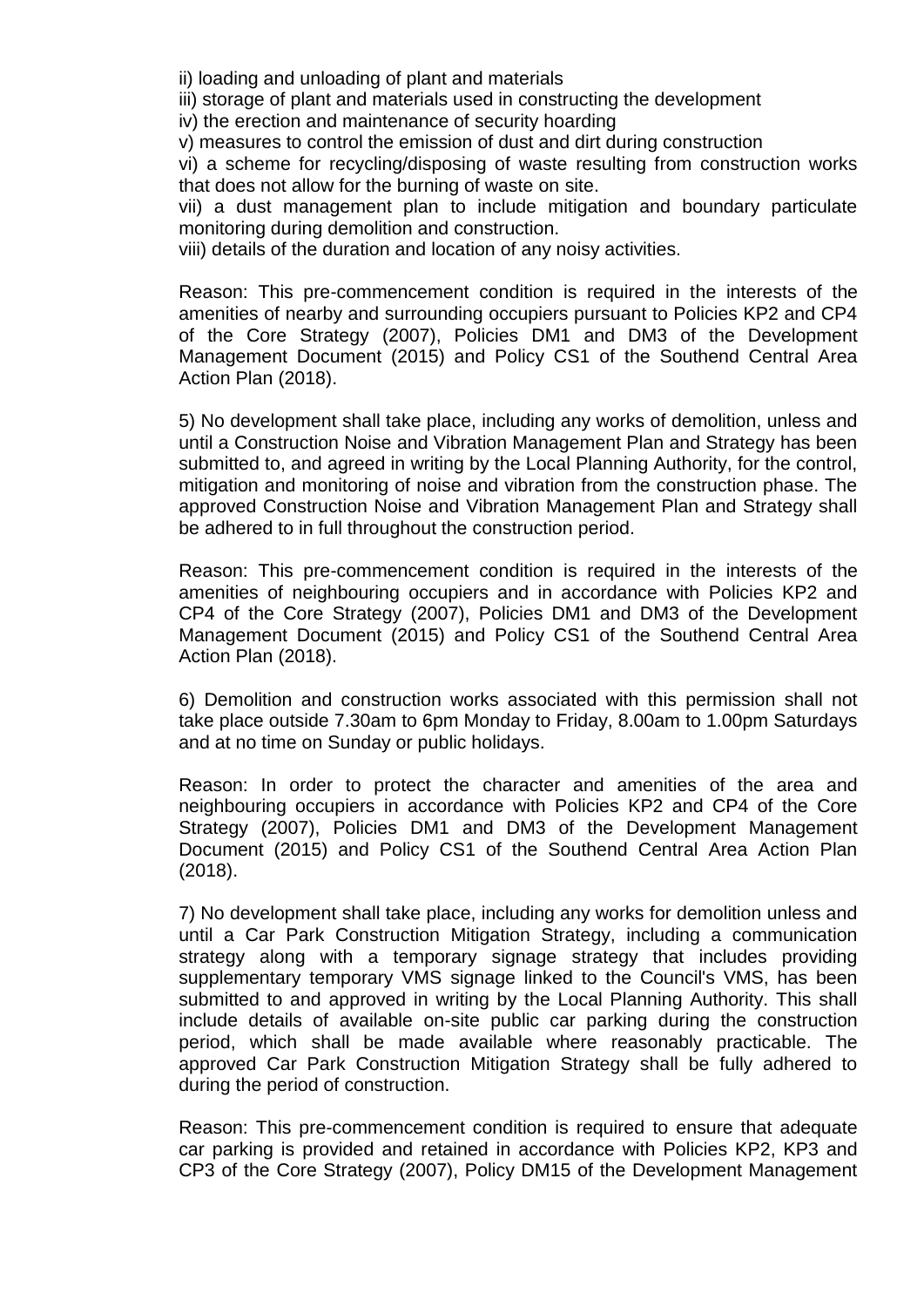Document (2015) and Policies DS5, CS1 and CS1.2 of Southend Central Area Action Plan (SCAAP) (2018).

8) Prior to the first occupation of any buildings hereby approved by this permission or the bringing into use any area of car parking, a Noise Management Plan shall be submitted to and approved in writing by the Local Planning Authority. This shall include details of how customer noise and behaviour is managed on and off the premises; staff behaviour including but not limited to opening/closing premises; deliveries; waste disposal and storage; external space management; site maintenance; signage, staff training and dealing with customer complaints. The Noise Management Plan shall be implemented as approved prior to the first use of the development and thereafter retained in perpetuity.

Reason: To protect neighbouring residential occupiers from undue noise and disturbance in order to maintain their amenities, in accordance with policies DM1 and DM3 of the Development Management Document (2015), Policy CS1.2 of the SCAAP and Policies KP2 and CP4 of the Core Strategy (2007).

9) Notwithstanding the details shown on the documents submitted and otherwise hereby approved, noise as a result of this development, from all noise sources including plant and equipment together with extract ventilation from any A3, A5 and D2 units shall not exceed 10 dB(A) (including tonal elements) below the background noise level as measured and expressed as a LA90, over a 15 minute period, from the boundary of the neighbouring residential properties, in perpetuity. Before the development is brought into use background noise levels shall be established for the following periods:

Daytime: 0700 to 1900 Evening: 1900 to 2300 Night: 2300 to 0700

In order to establish background noise level a representative baseline noise survey shall be undertaken in accordance with BS 4142:2014+A1:2019 at the boundary of the nearest residential properties. This shall be undertaken by a suitably competent person and shall be submitted for approval prior to the installation of any plant or equipment across the site or the site being brought into use. The background noise level survey shall be submitted to and approved in writing by the Local Planning Authority prior to the first occupation of the development hereby approved.

Reason: To protect neighbouring residential occupiers from undue noise and disturbance in order to maintain their residential amenities, in accordance with policies DM1 and DM3 of the Development Management Document (2015), Policy CS1.2 of the SCAAP (2018) and Policies KP2 and CP4 of the Core Strategy (2007).

10) No development shall be undertaken unless and until details of an acoustic barrier along the eastern boundary of the site adjacent to the rear of the residential properties along Hartington Road, and around the hotel has been submitted to and approved in writing by the Local Planning Authority. The approved acoustic barrier shall be completed in accordance with the approved details prior to any demolition or construction works and shall thereafter be retained in perpetuity.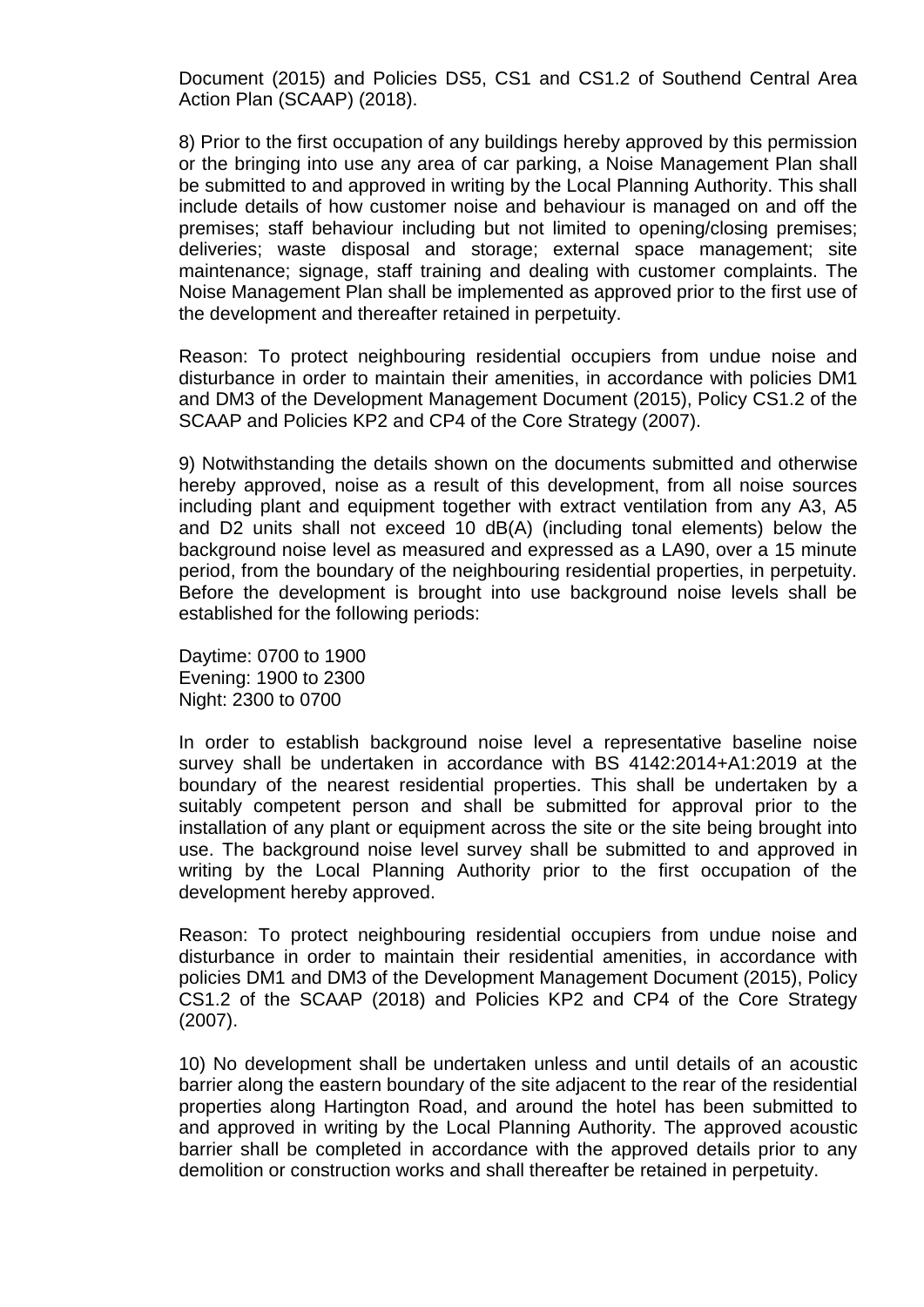Reason: To protect neighbouring residential occupiers from undue noise and disturbance in order to maintain their residential amenities, in accordance with policies DM1 and DM3 of the Development Management Document (2015), Policy CS1.2 of the SCAAP (2018) and policies KP2 and CP4 of the Core Strategy (2007).

11) There shall be no external speakers installed at any part of the site. There shall be no amplified music played or use of public address systems in any external areas of the site. This shall include any amplified music from speakers in the doorways of all premises of any use hereby approved.

Reason: To protect neighbouring residential occupiers from undue noise and disturbance in order to maintain their residential amenities, in accordance with Policies DM1 and DM3 of the Development Management Document (2015), Policy CS1.2 of the SCAAP (2018) and policies KP2 and CP4 of the Core Strategy (2007).

12) Notwithstanding the information submitted and otherwise hereby approved, the proposed substation shall not be constructed unless and until full details of the acoustic insulation of this building have been submitted to and approved in writing by the Local Planning Authority. The substation shall be constructed in full accordance with the approved details prior to its first use and shall be retained as such thereafter in perpetuity.

Reason: To protect neighbouring residential occupiers from under noise and disturbance in order to maintain their residential amenities, in accordance with policies DM1 and DM3 of the Development Management Document (2015), Policy CS1.2 of the SCAAP (2018) and policies KP2 and CP4 of the Core Strategy (2007).

13) Notwithstanding the information submitted and otherwise hereby approved, the proposed leisure building shall not be constructed unless and until full details of the acoustic insulation of the cinema have been submitted to and approved in writing by the Local Planning Authority. The leisure building shall be constructed in full accordance with the approved details prior to its first use and shall be retained as such thereafter in perpetuity.

Reason: To protect neighbouring residential occupiers from undue noise and disturbance in order to maintain their residential amenities, in accordance with policies DM1 and DM3 of the Development Management Document (2015), Policy CS1.2 of the SCAAP (2018) and policies KP2 and CP4 of the Core Strategy (2007).

14) No development, excluding works of demolition, shall take place unless and until full details of both hard and soft landscape works have been submitted to and approved in writing by the Local Planning Authority and these works shall be carried out as approved. These details must include the following as a minimum:

- i. Proposed finished levels or contours;
- ii. Means of enclosure;
- iii. Car parking layouts;
- iv. Other vehicle and pedestrian access and circulation
- v. Hard surfacing materials;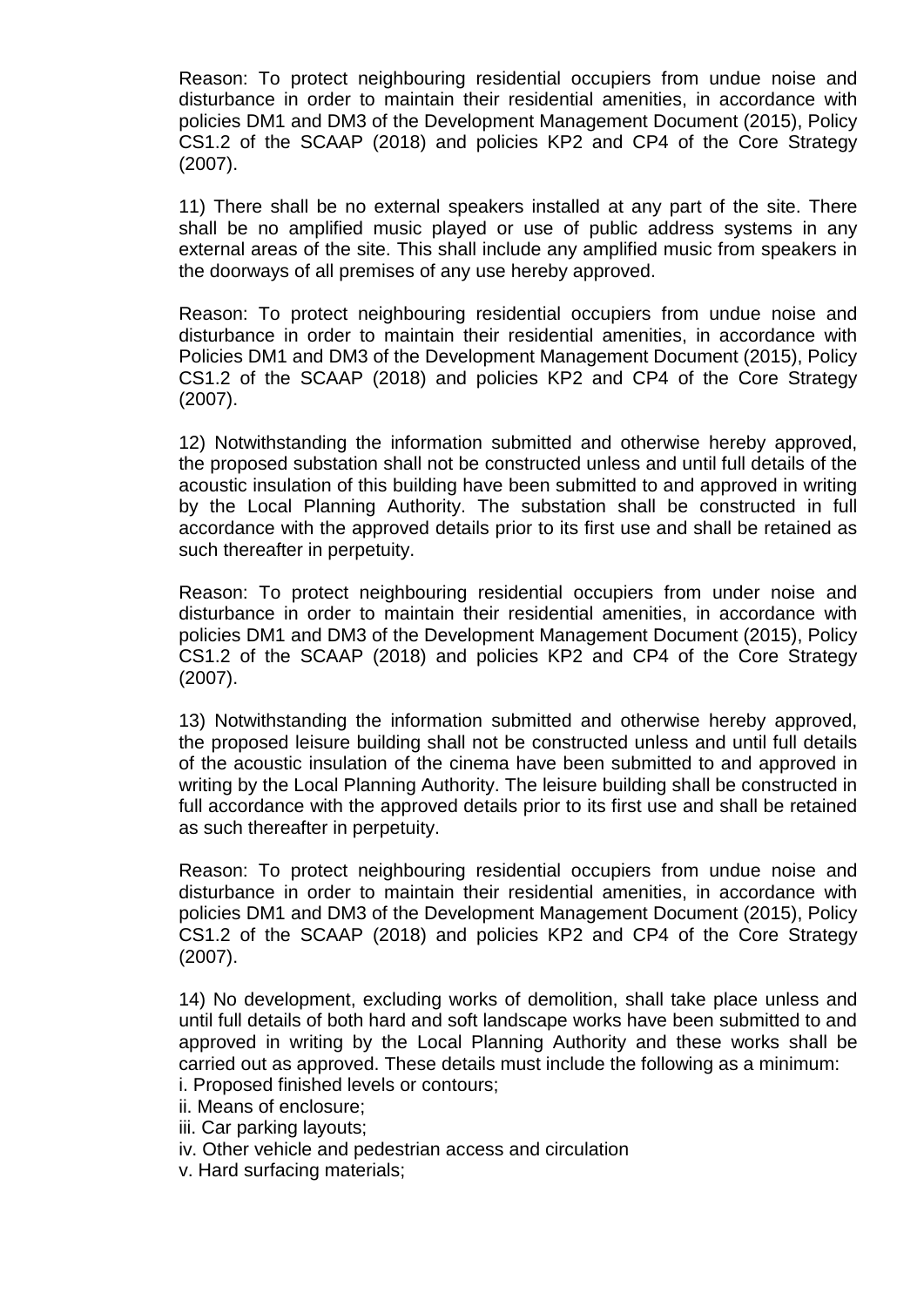vi. Minor artefacts and structures (e.g. furniture, play equipment, refuse or other storage units, signs, lighting, etc);

vii. Details of the number, size, e.g. semi-mature trees species and location of the trees and shrubs to be planted together with a planting specification and details of the management of the site e.g. the uncompacting of the site prior to planting, the staking of trees and removal of the stakes once the trees are established and details of measures to enhance biodiversity within the site;

viii. Maintenance Programme;

ix. Timetable for completion of the soft landscaping and planting.

x. Evidence of compatibility of landscaping scheme with the proposed drainage and other site services.

xi. Details of any trees to be retained at the site.

The hard landscaping shall be completed prior to first occupation of the development and soft landscaping/planting shall be completed within the planting season following first occupation of the development. If any trees are removed or found to be dying, severely damaged or diseased within 5 years of planting them, they must be replaced with trees of a similar size and species as may be agreed with the Local Planning Authority.

Reason: In the interests of visual amenity and the amenities of occupiers and to ensure a satisfactory standard of landscaping pursuant to policies KP2 and CP4 of the Core Strategy (2007), DM1 and DM3 of the Development Management Document (2015) and CS1 and CS1.2 of the SCAAP (2018).

15) No development shall take place, including any works for demolition, unless and until a detailed Arboricultural Method Statement and Tree Protection Plan has been submitted to and approved in writing by the Local Planning Authority. Details must include:

(a) a plan showing the location of, and allocating a reference number to, each existing tree on the site which has a stem with a diameter, measured over the bark at a point 1.5 metres above ground level, exceeding 75 mm, showing which trees are to be retained and the crown spread of each retained tree;

(b) details of the species, diameter (measured in accordance with paragraph (a) above), and the approximate height, and an assessment of the general state of health and stability, of each retained tree and of each tree which is on land adjacent to the site and to which paragraphs (c) and (d) below apply;

(c) details of any proposed topping or lopping of any retained tree, or of any tree on land adjacent to the site;

(d) details of any proposed alterations in existing ground levels, and of the position of any proposed excavation, within the crown spread of any retained tree or of any tree on land adjacent to the site;

(e) details of the specification and position of fencing and of any other measures to be taken for the protection of any retained tree from damage before or during the course of development.

Reason: This pre-commencement condition is required to minimise the environmental impact of the development and to minimise the risk to retained trees in accordance with policies KP2, CP4 of the Core Strategy (2007), Policies DM1 and DM3 of the Development Management Document (2015) and Policy CS1.2 of SCAAP (2018).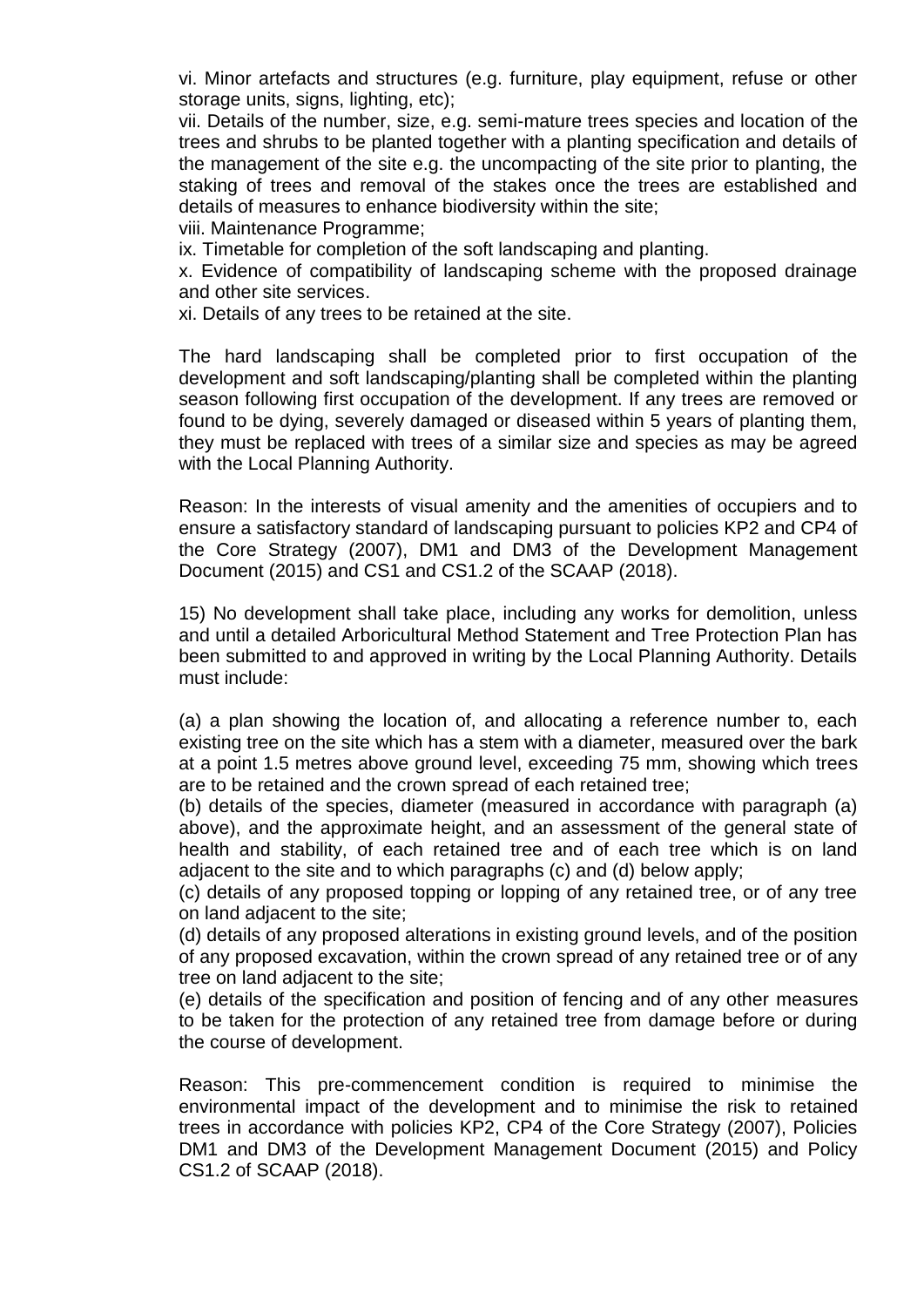16) (a) Notwithstanding the details submitted and otherwise hereby approved, no development shall take place, other than that required to carry out additional necessary investigation which in this case may include demolition, site clearance, removal of underground tanks and old structures, and any construction until an investigation and risk assessment has been submitted to and approved in writing by the Local Planning Authority. The risk assessment shall assess the nature and extent of any contamination on the site whether or not it originates on the site. The investigation and risk assessment must be undertaken by competent persons and a written report of the findings must be submitted to and approved in writing by the Local Planning Authority.

The report of the findings must include:

i) A survey of extent, scale and nature of contamination;

ii) An assessment of the potential risks to:

- human health;
- property (existing or proposed) including buildings, crops, livestock, pets, woodland and service lines and pipes;
- adjoining land;
- groundwaters and surface waters;
- ecological systems;
- archaeological sites and ancient monuments; and

An appraisal of remedial options, and proposal of the preferred option(s).

This must be conducted by a competent person and in accordance with DEFRA and the Environment Agency's 'Model Procedures for the Management of Land Contamination, CLR 11' and the Essex Contaminated Land Consortium's 'Technical Guidance for Applicants and Developers' and is subject to the approval in writing of the Local Planning Authority.

(b) Remediation Scheme: Notwithstanding the details submitted and otherwise hereby approved, no development shall be undertaken, other than where necessary to carry out additional investigation, until a detailed remediation scheme to bring the site to a condition suitable for the intended use by removing unacceptable risks to human health, buildings and other property and the natural and historical environment has been submitted to and approved in writing by the Local Planning Authority. The scheme must include all works to be undertaken, proposed remediation objectives and remediation criteria, timetable of works and site management procedures. The scheme must ensure that the site will not qualify as contaminated land under Part 2A of the Environmental Protection Act 1990 in relation to the intended use of the land after remediation. The Local Planning Authority must be given two weeks written notification of commencement of the remediation scheme works. This must be conducted by a competent person and in accordance with DEFRA and the Agency's 'Model Procedures for the Management of Land Contamination, CLR 11' and the Essex Contaminated Land Consortium's 'Technical Guidance for Applicants and Developers' and is subject to the approval in writing of the Local Planning Authority.

(c) Implementation of Remediation Scheme: Notwithstanding the details submitted and otherwise hereby approved, no development shall be undertaken unless and until the measures set out in the detailed remediation scheme approved under part (b) of this condition shall have been implemented. The Local Planning Authority may give approval for the commencement of development prior to the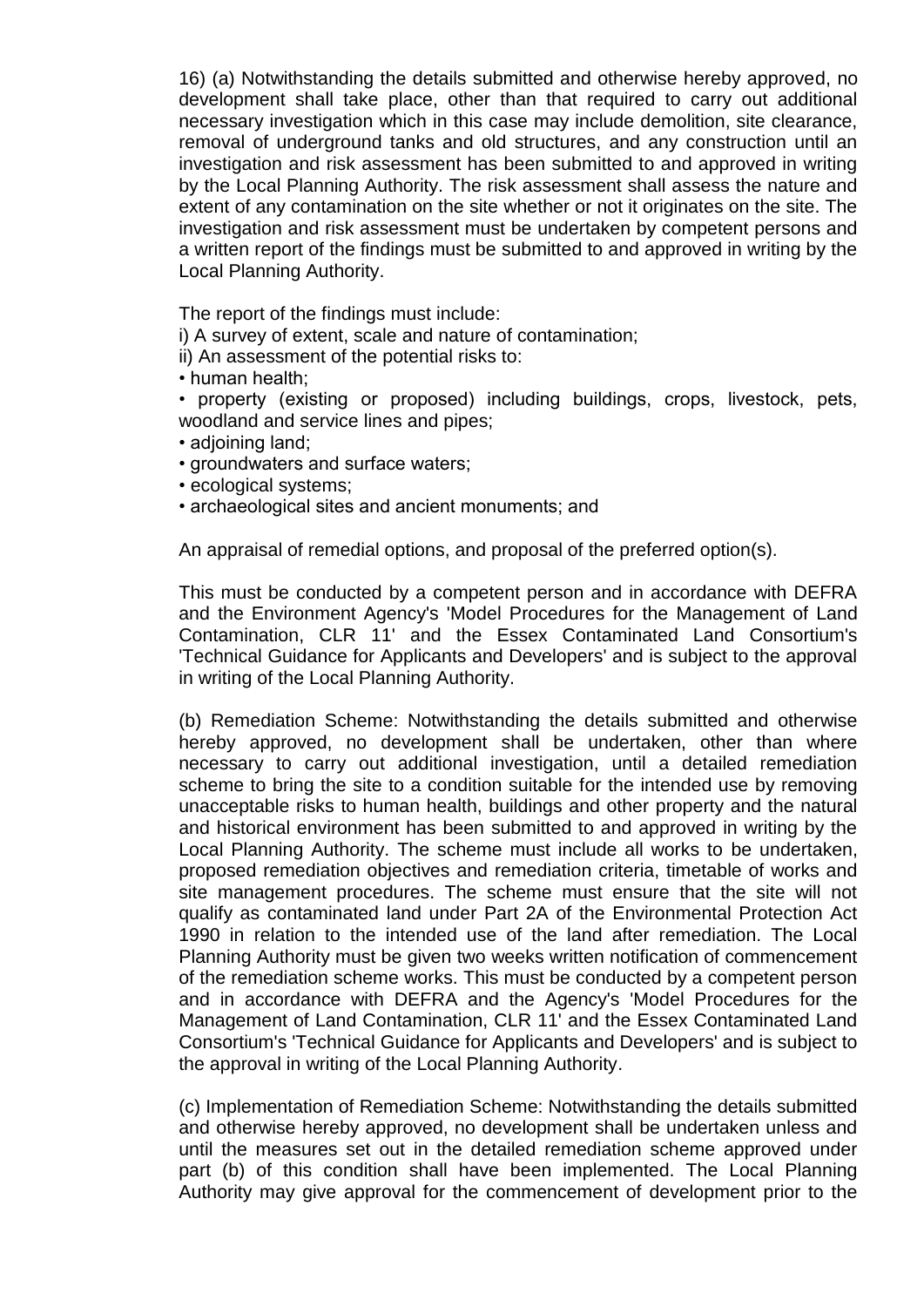completion of the remedial measures when it is deemed necessary to do so in order to complete the agreed remediation scheme. The Local Planning Authority must be given two weeks written notification of commencement of the remediation scheme works. Following completion of measures identified in the approved remediation scheme, a verification report that demonstrates the effectiveness of the remediation carried out must be produced. This must be conducted by a competent person and in accordance with DEFRA and the Environment Agency's 'Model Procedures for the Management of Land Contamination, CLR11' and the Essex Contaminated Land Consortium's 'Technical Guidance for Applicants and Developers' and is subject to the approval in writing of the Local Planning Authority.

(d) Reporting of Unexpected Contamination: In the event that contamination is found at any time when carrying out the approved development that was not previously identified it must be reported in writing within 7 days to the Local Planning Authority. Development must be halted on that part of the site until an assessment has been undertaken in accordance with the requirements of part (a) of this condition, and where remediation is necessary a remediation scheme, together with a timetable for its implementation, has been submitted to and approved in writing by the Local Planning Authority in accordance with the requirements of part (b) of this condition. The measures in the approved remediation scheme must then be implemented in accordance with the approved timetable. Following completion of measures identified in the approved remediation scheme a validation report must be submitted to and approved in writing by the Local Planning Authority before the development is brought into use.

Reason: This pre-commencement condition is required to ensure that any contamination on site is identified and treated so that it does not harm anyone who uses the site in the future and in accordance with Policies KS1, KP3 and CP4 of the Core Strategy (2007), DM14 of the Development Management Document (2015) and CS1.2 of the SCAAP (2018).

17) Notwithstanding the details submitted and otherwise hereby approved, prior to the commencement of development a strategy for the ventilation of all buildings and the treatment of all smells and fumes including the acoustic attenuation of all equipment for all buildings shall be submitted to and approved in writing by the Local Planning Authority.

Thereafter prior to occupation of each individual unit a detailed scheme for the ventilation of the unit and the treatment of all smells and fumes including the details of the acoustic attenuation of all equipment for that unit shall be submitted to and agreed in writing with the Local Planning Authority. The schemes shall include details of equipment for the suppression of fumes, odours and/or dust including details of noise and vibration attenuation together with a maintenance schedule for the future operation of that equipment. The approved scheme for each building shall be implemented and completed prior to the first occupation of that building and managed in accordance with the approved maintenance regime in perpetuity.

Reason: In order to protect the amenities of occupiers of the development and surrounding occupiers and to protect the character and visual amenities of the area in accordance with Policies KP2 and CP4 of the Core Strategy (2007), DM1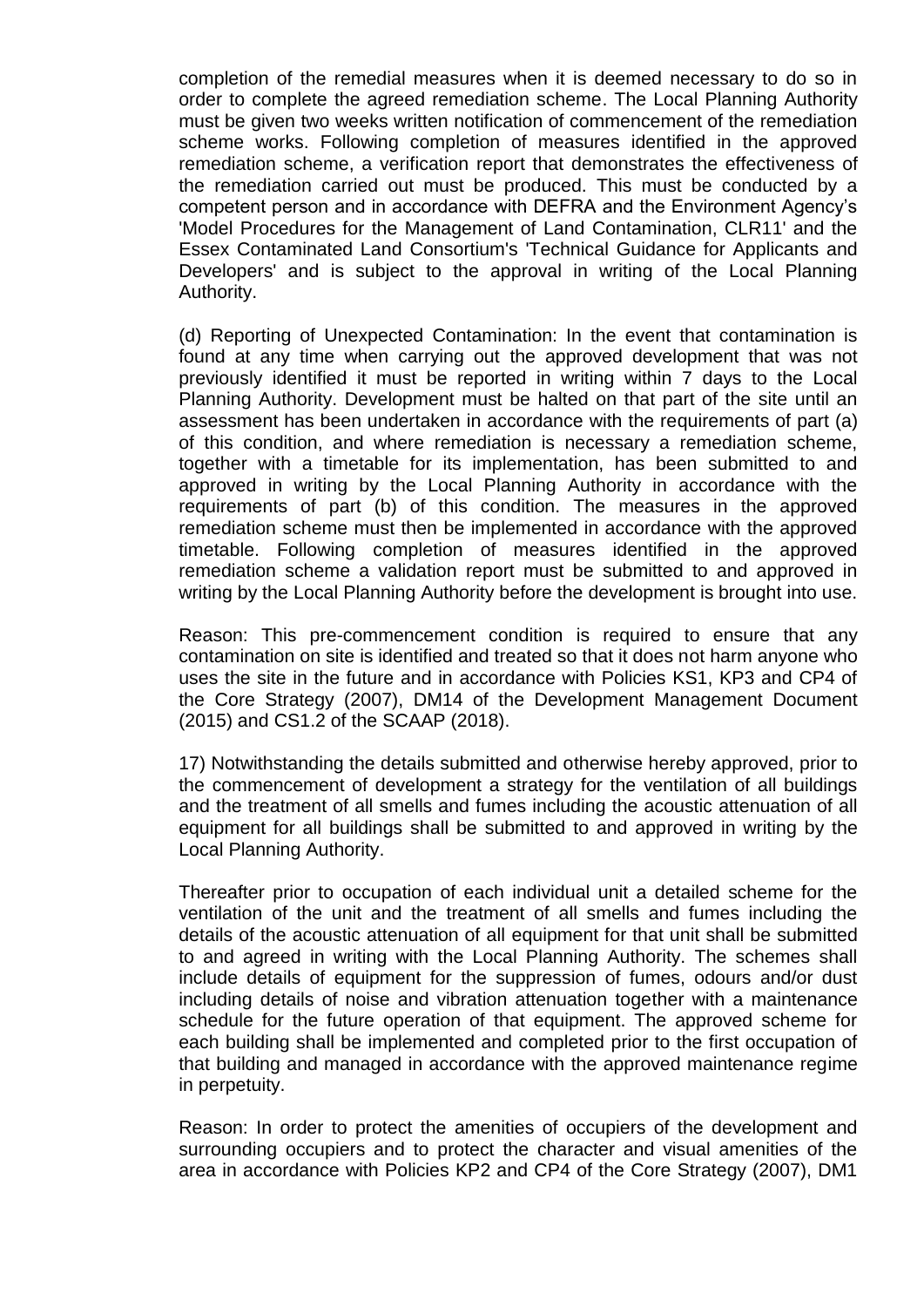of the Development Management Document (2015) and CS1.2 of the SCAAP (2018).

18) No drainage infrastructure shall be installed unless and until the detailed design of a surface water drainage scheme incorporating the following measures has been submitted to and agreed in writing with the Local Planning Authority in consultation with the Lead Local Flood Authority. The approved scheme shall be implemented and completed prior to the first occupation of the development and maintained in accordance with the approved details for the lifetime of the development. The scheme shall address the following matters:

a. Provide evidence of infiltration tests in accordance with BRE365 and if infiltration is found to be viable provide information in relation to the potential for ground instability or deterioration in groundwater quality because of infiltration.

b. Provide an updated drainage layout plan indicating the dimensions, storage volumes, pipe sizes and gradients, manhole cover and invert levels, proposed discharge rates, flow controls and final discharge connection in accordance with the submitted calculations. Updated engineering plans shall be provided for each of the Sustainable Urban Drainage Systems (SuDS) and critical drainage elements, including the flow control features.

c. Provide information on the management of health and safety risks in relation to feature design.

d. Provide a system valuation (including capital costs, operation and maintenance costs, cost contributions) and a demonstration of long-term economic viability

e. Provide a method statement regarding the management of surface water runoff arising during the construction phase of the project.

f. Provide a method statement for the management of surface water runoff arising during the construction

g. Provide evidence of consent from Anglian Water to discharge at the proposed discharge rate and location.

Reason: To ensure adequate drainage is provided by ensuring the satisfactory storage and disposal of surface water from the site for the lifetime of the development and to prevent environmental and amenity problems arising from flooding in accordance with Policy KP2 of the Core Strategy (2007) and DS4 of the SCAAP (2018).

19) No service vehicles associated with the development hereby approved shall be permitted along Herbert Grove between the hours 1900 hours - 0700 hours Monday - Friday, 1300 hours - 0800 hours Saturday and at no time on Sundays and Bank or Public Holidays. No deliveries shall be taken at or dispatched from the approved service bays on Lucy Road, the service area that serves the standalone building on Lucy Road or the service area to the rear of the hotel between the hours of 1900 hours - 0700 hours Monday - Friday, 1300 hours - 0800 hours Saturday and at no time on Sundays and Bank or Public Holidays. During these restricted service hours, all servicing at the site must take place on the service lay by on the main site access, as approved and shown on drawing S019 P3054.pl1.

Reason: In the interests of the amenities of neighbours and to ensure a suitable environmental standard in accordance with Policies KP2 of the Core Strategy (2007), Policy CS1.2 of the SCAAP (2018) and Policies DM1 and DM3 of the Development Management Document (2015).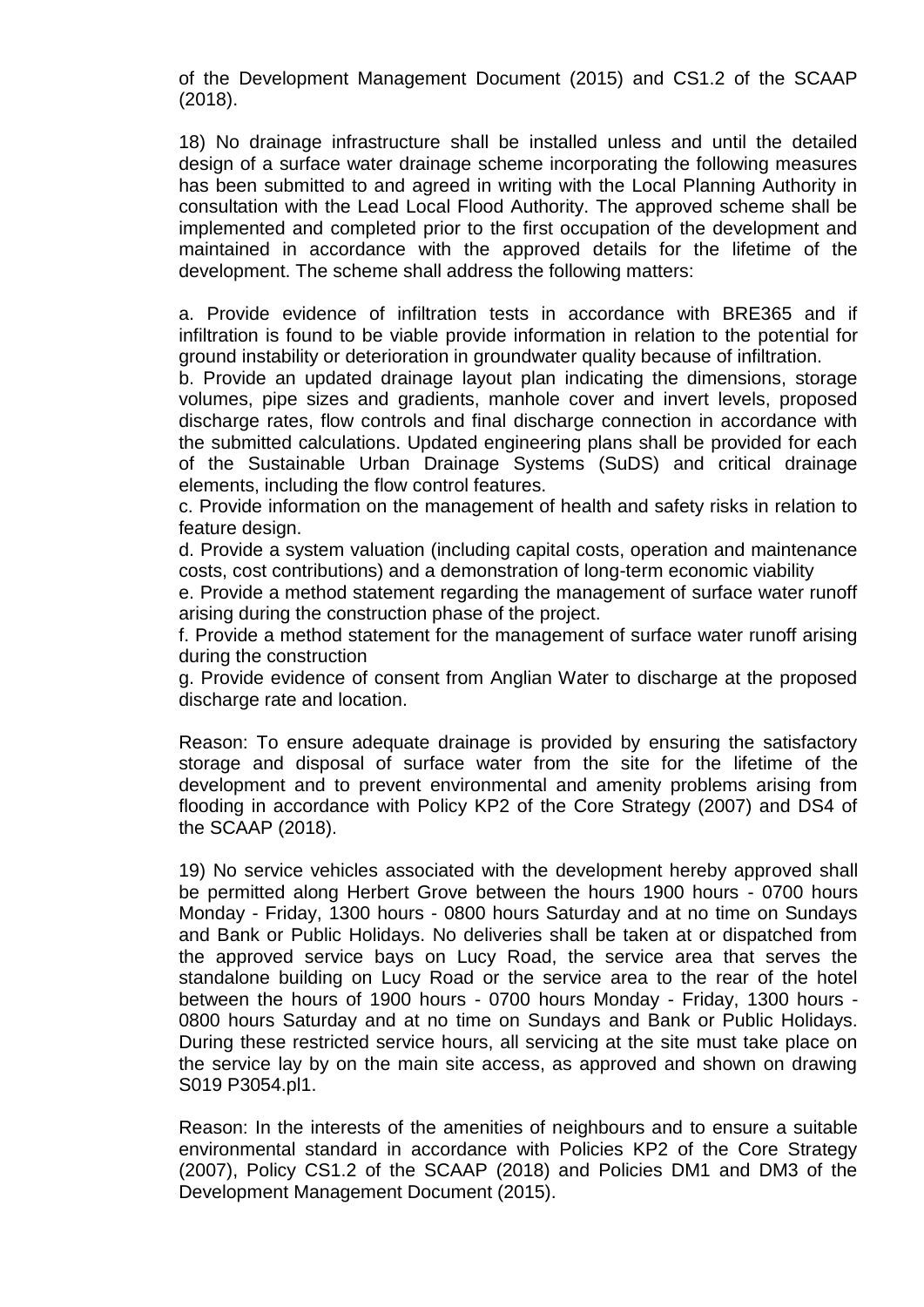20) Notwithstanding the details submitted with this application no take-away collection or pick-up delivery activities other than by non-motorised vehicles shall be undertaken from the public highway in Herbert Grove associated with the A3, D<sub>2</sub> and A<sub>5</sub> uses hereby approved at any time.

Reason: In the interest of the protection of the residential amenity of nearby occupiers in accordance with Policies KP2 and CP4 of the Core Strategy (2007) and Policies DM1 and DM3 of the Development Management Document (2015).

21) The A3, A5 and D2 uses (other than the permitted cinema facility) hereby approved shall not be open to customers outside the hours of 0700 hours - 0000 hours.

Reason: In the interests of the amenities of neighbours and to ensure a suitable environmental standard in accordance with Policy KP2 of the Core Strategy (2007), Policy CS1.2 of the SCAAP (2018) and Policies DM1 and DM3 of the Development Management Document (2015).

22) The cinema facility hereby approved shall not be open to customers outside the hours 0700 hours - 0000 hours, with the exception of a maximum of three screens and the associated circulation space that shall be allowed to operate 0700 - 0300 hours.

Reason: In the interests of the amenities of neighbours and to ensure a suitable environmental standard in accordance with Policy KP2 of the Core Strategy (2007), Policy CS1.2 of the SCAAP (2018) and Policies DM1 and DM3 of the Development management Document (2015).

23) The use of all external seating areas associated with and served by the buildings hereby approved shall be restricted to 0800 - 2000 hours Monday to Thursday, 0800 - 2100 hrs Friday to Saturday and 0800 - 2000 hours Sunday, Public Holidays and Bank Holidays. The use of the external balcony of the unit on Lucy Road shall be restricted to 0800 - 2300 hours at all times. No customers shall be seated or served outside, during the excluded hours. The preceding times are hereby approved for a temporary period of 1 calendar year only from the first use of the development hereby approved and shall thereafter revert back to the following times, unless express planning permission has been otherwise granted for alternative hours of use: The use of all external seating areas associated with and served by the buildings hereby approved shall be restricted to 1200 - 2000 hours Monday to Thursday, 1200 - 2100 hrs Friday to Saturday and 1200- 2000 hours Sunday, Public Holidays and Bank Holidays. The use of the external balcony of the unit on Lucy Road shall be restricted to 1200 -2300 hours at all times. No customers shall be seated or served outside, during the excluded hours.

Reason: In the interests of the amenities of neighbours and to ensure a suitable environmental standard in accordance with the National Planning Policy Framework (2021), Policy KP2 of the Core Strategy (2007), Policy CS1.2 of the SCAAP (2018) and Policies DM1 and DM3 of the Development Management Document (2015).

24) Notwithstanding the details submitted and otherwise hereby approved, all details of the external lighting to be installed in the development hereby approved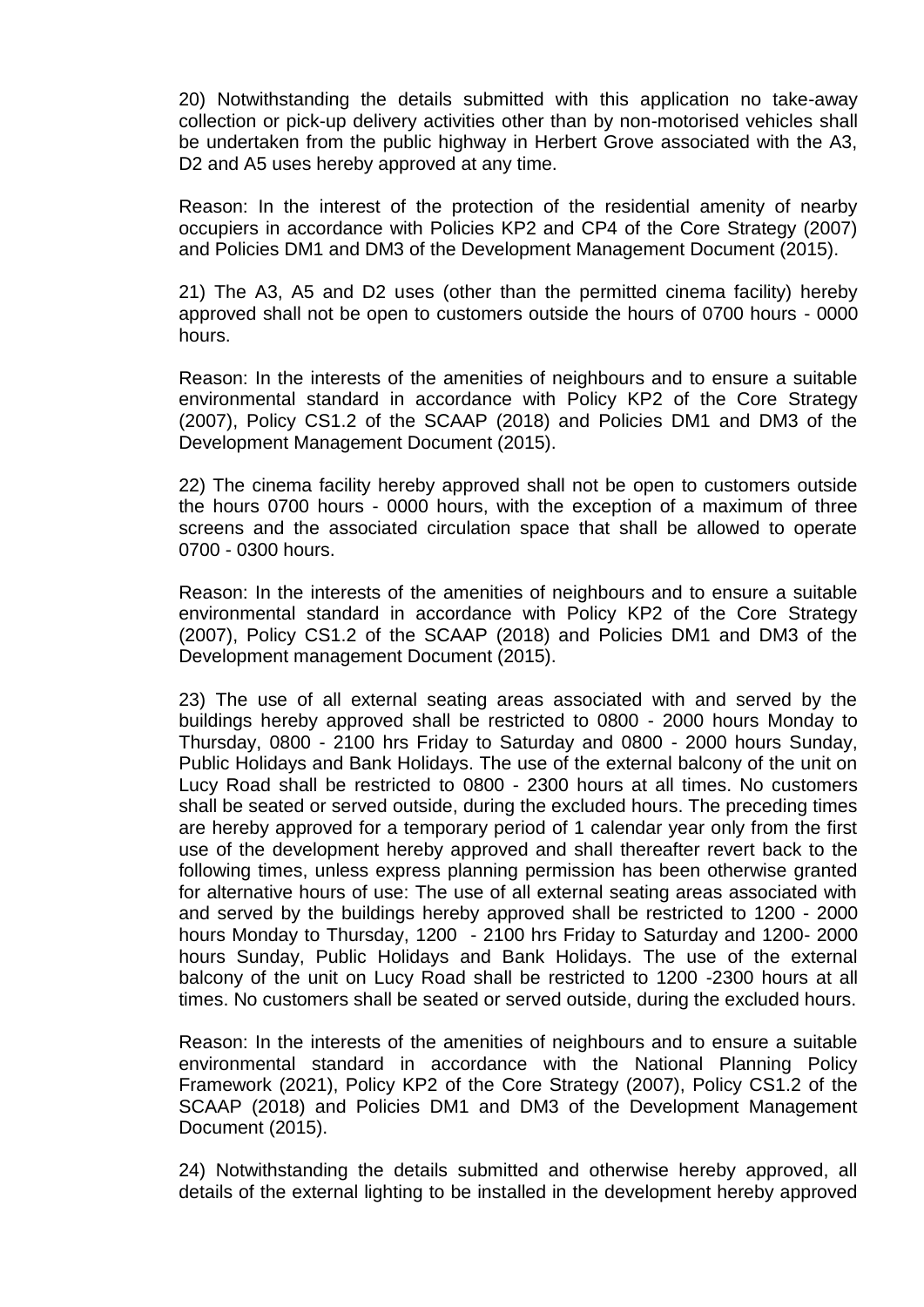shall be submitted to and approved by the Local Planning Authority before any part of the development is commenced, other than demolition. The development shall be carried out in accordance with those approved details before the development is first occupied or brought into use and retained as such thereafter.

Reason: In the interest of the safety and amenities of the area, and to protect the amenities of surrounding occupiers in accordance with Policies KP2 of the Core Strategy (2007), CS1.2 of the SCAAP (2018) and DM1 and DM3 of the Development Management Document (2015).

25) Notwithstanding the details submitted and otherwise hereby approved, a detailed Lighting Management Plan, including measures to reduce unnecessary light pollution and energy uses shall be submitted to and approved by the Local Planning Authority prior to the first occupation of the development hereby approved. The lighting at the site shall be managed in accordance with the approved details of the approved plan and retained as such thereafter.

Reason: In the interests of the safety and amenities of the area, and to protect the amenities of surrounding occupiers in accordance with Policies KP2 of the Core Strategy (2007), Policy CS1.2 of the SCAAP (2018) and Policies DM1 and DM3 of the Development Management Document (2015).

26) Notwithstanding the details submitted and otherwise hereby approved, prior to the first occupation of any part of any building hereby approved a Waste Management Plan and Service Plan for the development shall be submitted to and approved in writing by the Local Planning Authority. The plans shall include full details of the refuse and recycling facilities. Waste Management and Servicing of the development hereby approved shall be implemented prior to occupation in strict accordance with the approved details and carried out in perpetuity thereafter.

Reason: To ensure that the development is satisfactorily serviced, and that satisfactory waste management is undertaken in the interests of highway safety, amenity and to protect the character of the surrounding area, in accordance with Policies KP2 and CP3 of the Core Strategy (2007), and Policies DM1 and DM3 of the Development Management Document (2015).

27) A design code for the ground and lower ground floor units in the leisure building and the café unit in the hotel building, hereby approved, shall be submitted to and approved in writing by the Local Planning Authority prior to the commencement of development (excluding works of demolition). The Design Code shall include details of shopfront treatments and signage strategy for these units. All treatments of the external facades of the units including applications to discharge Condition No. 31 shall be required to be implemented in accordance with the approved Design Code.

Reason: To safeguard the character and appearance of the site and surrounding area, the nearby listed and locally listed buildings and the Clifftown Conservation Area in accordance with Policies KP2 and CP4 of the Core Strategy (2007) and Policies DM1, DM3 and DM5 of the Development Management Document (2015) and Policy CS1.2 of the SCAAP (2018).

28) Prior to commencement of development (excluding works of demolition), the details of any external seating areas associated with and served by the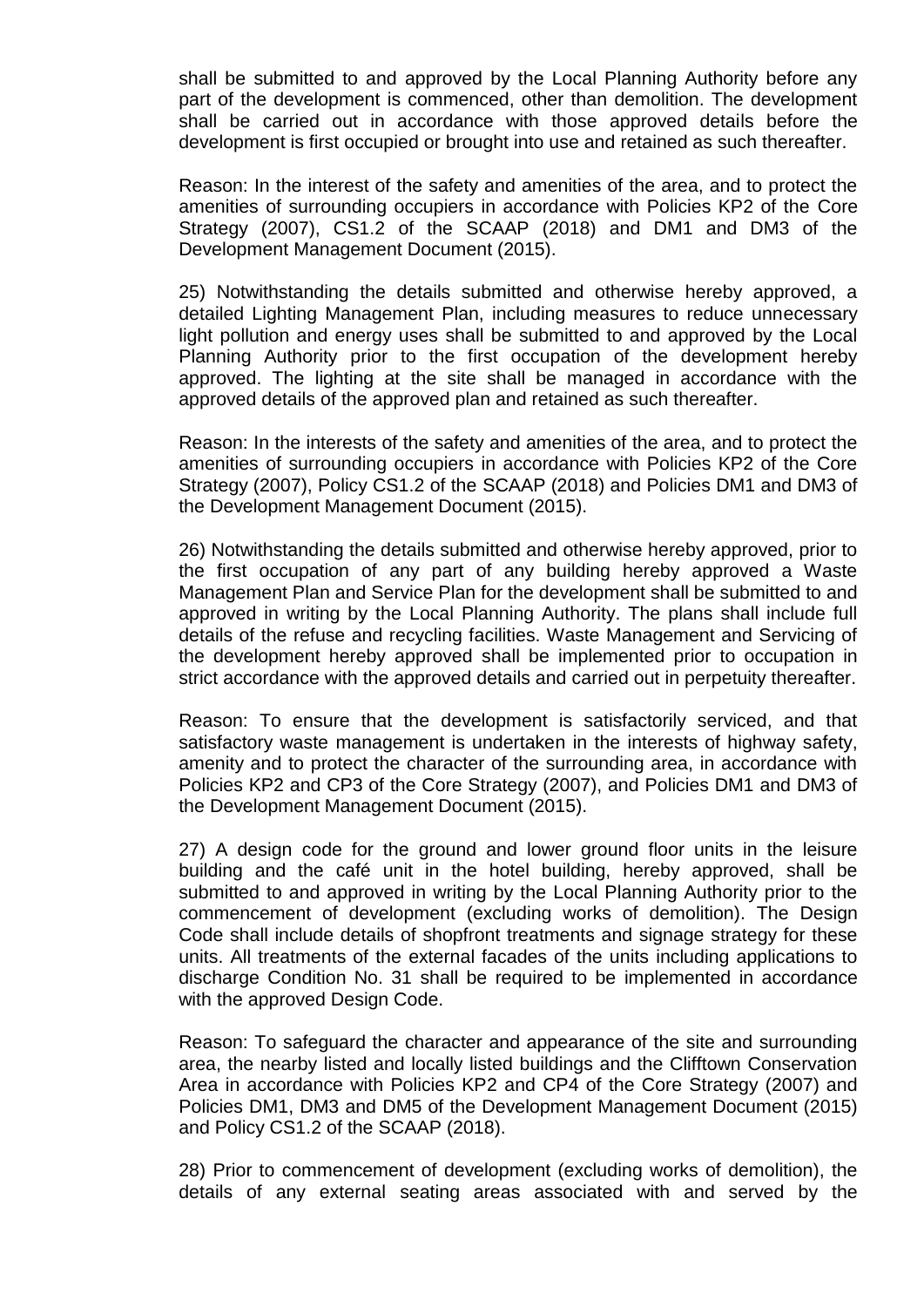development hereby approved, shall be submitted to and approved by the Local Planning Authority. Details are to include layout, details of any temporary or permanent structures and visual containment proposals to protect prevailing residential amenity. The seating areas shall be operated and laid out in accordance with the approved details and shall remain as such in perpetuity.

Reason: In order to protect the character and amenities of the area and neighbouring occupiers in accordance with policies DM1 and DM5 of the Development Management Document (2015), Policy CS1.2 of the SCAAP (2018) and Policies KP2 and CP4 of the Core Strategy (2007).

29) No development above ground level shall be undertaken unless and until full details and plans of the cladding on the main leisure building (to include sections of individual panels and larger sections) have been submitted to and approved in writing by the Local Planning Authority. The details shall include design specifications for the cladding and include details of all fixings, profiles, offsets, angles and edge details. The development shall be carried out in accordance with the approved details before it is occupied and be permanently retained as such thereafter.

Reason: In order to protect the character and visual amenities of the area in accordance with policies DM1 and DM5 of the Development Management Document (2015), Policy DM1.2 of the SCAAP (2018) and Policies KP2 and CP4 of the Core Strategy (2007).

30) Notwithstanding the details shown on the plans submitted and otherwise hereby approved, the development of the hotel hereby granted permission shall not be occupied unless and until plans are submitted to the Local Planning Authority and approved in writing which clearly specify all the windows and other openings in the development that are to be permanently glazed with obscured glass and fixed shut or provided with only a fanlight (or other similar) opening and the manner and design in which these windows and openings are to be implemented. The development hereby permitted shall be implemented in full accordance with the details approved under this condition before it is first occupied or brought into use and shall be permanently retained as such thereafter. The windows included within such agreed scheme shall be glazed in obscure glass which is at least Level 4 on the Pilkington Levels of Privacy, or such equivalent as may be agreed in writing with the Local Planning Authority. In the case of multiple or double-glazed units at least one layer of glass in the relevant units shall be glazed in obscure glass to at least Level 4.

Reason: In the interests of the amenities of neighbours and to ensure a suitable environmental standard in accordance with Policies KP2 and CP4 of the Core Strategy (2007), Policy SC1.2 of the SCAAP (2018) and Policies DM1 and DM3 of the Development Management Document (2015).

31) Notwithstanding the details submitted and otherwise hereby approved, no development above ground level shall be undertaken unless and until samples, full specifications and details of the materials to be used on all external elevations of all buildings hereby approved, including all cladding, roofs, balconies, balustrades, fenestration and all screen/boundary walls and fences, have been submitted to and approved by the Local Planning Authority. The development shall only be carried out in accordance with the approved details.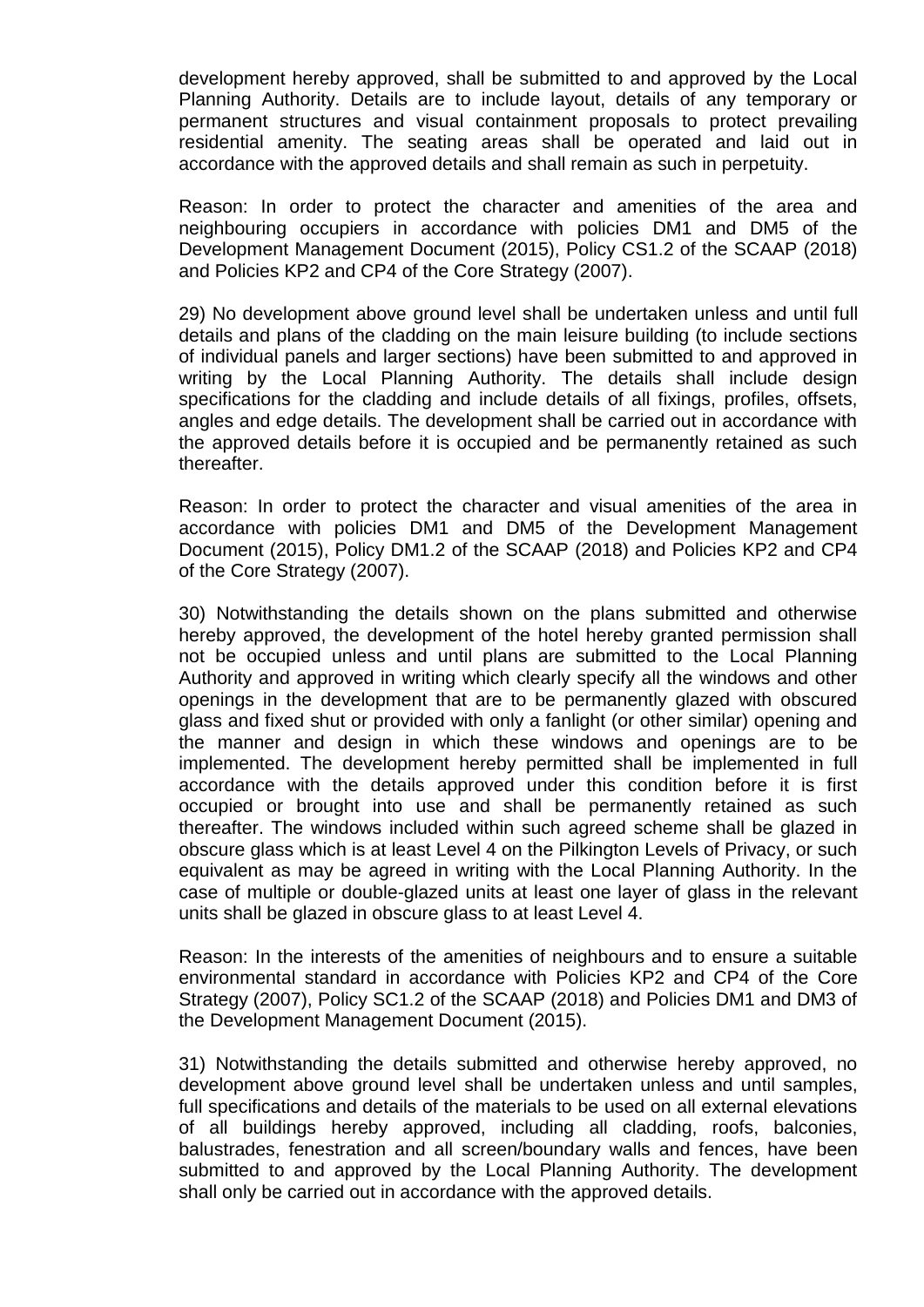Reason: In order to protect the character and visual amenities of the area in accordance with policies DM1 and DM5 of the Development Management Document (2015), Policy CS1.2 of the SCAAP (2018) and Policies KP2 and CP4 of the Core Strategy (2007).

32) Notwithstanding the provisions of the Town and Country Planning (General Permitted Development) Order 2015 (as amended) or any order revoking and reenacting that Order with or without modification, no structure such as canopies, fences, loggias, trellises, telecommunication apparatus or satellite or radio antennae shall be installed within the development or on the buildings without the receipt of express planning permission from the Local Planning Authority.

Reason: In order to protect the character and visual amenities of the development and the adjacent listed and locally listed buildings and the Conservation Area in accordance with Policies DM1 and DM5 of the Development Management Document (2015), Policy CS1.2 of the SCAAP (2018) and Policies KP2 and CP4 of the Core Strategy (2007).

33) Notwithstanding the details submitted and otherwise hereby approved, no development above ground level shall be undertaken unless and until full details of the proposed plant enclosures have been submitted to and approved in writing by the Local Planning Authority. The details shall include specification of materials, colours and any lighting proposed. The plant enclosures shall then be implemented and completed in complete accordance with the approved details prior to the first use of the development and thereafter retained permanently.

Reason: In order to protect the character and visual amenities of the development and the adjacent listed and locally listed buildings and the Conservation Area in accordance with Policies DM1 and DM5 of the Development Management Document (2015), Policy CS1.2 of the SCAAP (2018) and Policies KP2 and CP4 of the Core Strategy (2007).

34) Notwithstanding the details submitted and otherwise hereby approved, no development above ground level shall be undertaken unless and until full details of the glazing to the south-western corner of the leisure building have been submitted to and approved in writing by the Local Planning Authority. The glazing shall be implemented and completed in accordance with the approved details prior to the first use of the development hereby approved.

Reason: In order to protect the character and visual amenities of the development and the adjacent listed and locally listed buildings and the Conservation Area in accordance with policies DM1 and DM5 of the Development Management Document (2015), Policy CS1.2 of the SCAAP (2018) and Policies KP2 and CP4 of the Core Strategy (2007).

35) No part of any building hereby approved shall be occupied and the car park shall not be first opened to the public until a Car Parking Management Plan has been submitted to and approved in writing by the Local Planning Authority. The plan shall include details of the layout and number of car parking spaces, timings for the delivery of on-site car parking spaces, the proposed car park charging scheme, and the management of availability of car parking spaces during low and high peak periods. The parking spaces shall be made available in full accordance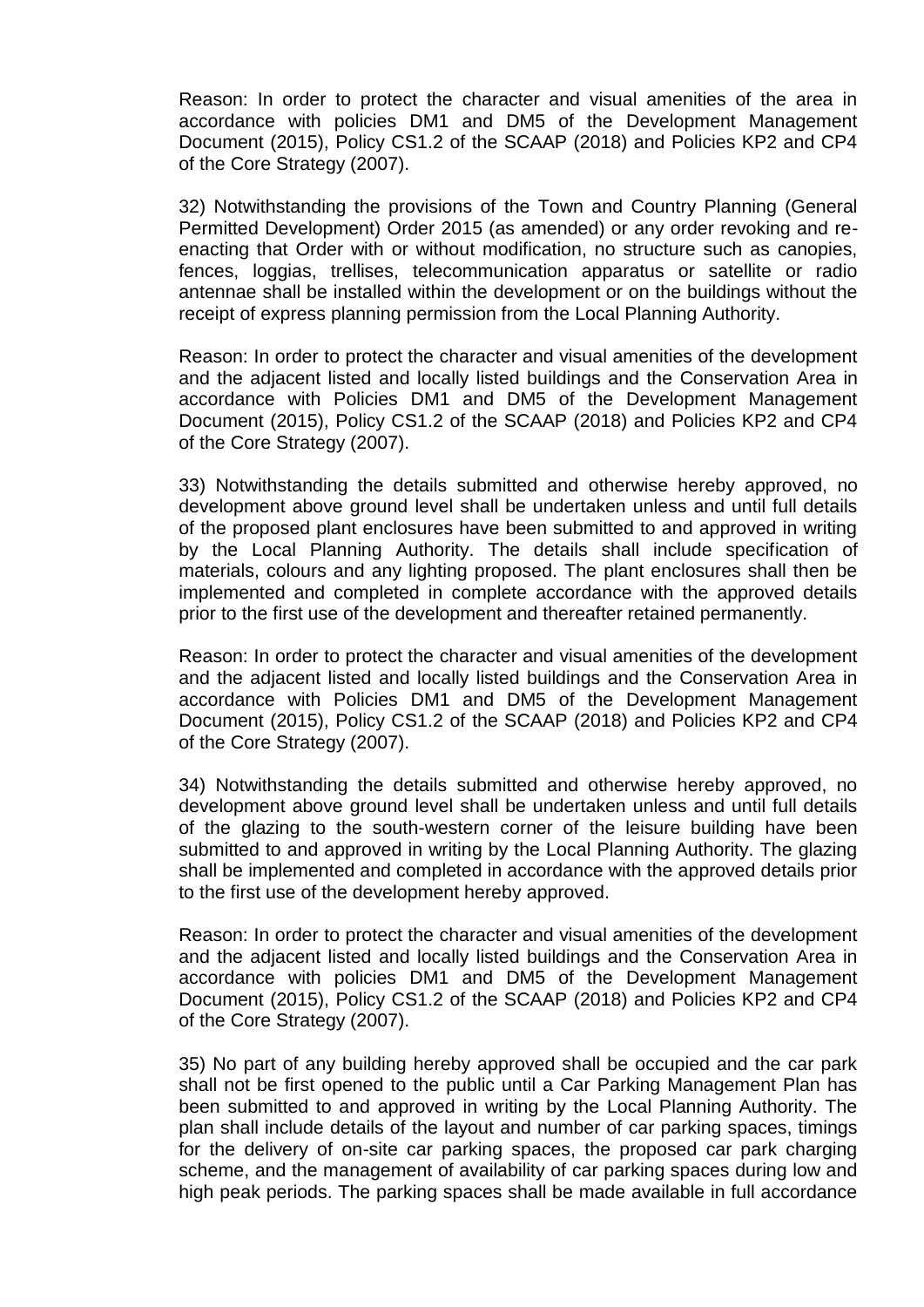with this approved Plan from its approval. All parking spaces in the development shall be available for members of the public and shall not be reserved for the use of any particular building or users.

Reason: To ensure that adequate car parking is provided and retained to serve the development in accordance with Policy DM15 of the Council's Development Management Document (2015), Policy CP3 of the Core Strategy (2007) and Policies CS1.2 and DS5 of the SCAAP (2018).

36) Prior to first occupation of any part of any building hereby approved or the car park being open to the public, details of the number and location of electric car charging points to be installed in the car park shall be submitted to and approved in writing by the Local Planning Authority. At least 20% of all the car parking spaces shall have an electric charging point provided capable of charging vehicles from the outset and every car parking space shall be future proofed so that electric charging points can be installed when demand requires, e.g. four-way duct and drawpits to all service bays. The development shall be implemented in accordance with the approved details before it is brought into use.

Reason: In the interests of providing sustainable transport choices in accordance with Policies KP2 and CP3 of the Core Strategy (2007) and DM2 and DM15 of the Development Management Document (2015).

37) No part of any building hereby approved shall be first occupied unless and until full details of the covered and secure cycle parking have been submitted to and approved in writing by the Local Planning Authority. This shall include provision for not less than 102 cycle spaces, of which 30 must be made available for staff cycle parking. The development shall be carried out in accordance with those approved details before the development is first occupied or brought into first use and shall be retained as such in perpetuity.

Reason: To ensure that adequate cycle parking is provided and retained to serve the commercial development in accordance with Policies KP2 and CP3 of the Core Strategy (2007) and Policies DM1 and DM15 of the Development Management Document (2015).

38) Notwithstanding the details submitted with this application, no part of any building hereby approved shall be first occupied unless and until full details of the proposed disabled car parking across the site's car parks have been submitted to and approved in writing by the Local Planning Authority. Details shall include the number of spaces, locations and specification of layout. The spaces shall be implemented in full compliance with the approved details prior to the first occupation of the development, or the bringing into use of the surface car park and shall be retained in perpetuity thereafter.

Reason: To ensure that adequate disabled car parking is provided and retained to serve the commercial development in accordance with Policies KP2 and CP3 of the Core Strategy (2007), Policies DM1 and DM15 of the Development Management Document (2015) and DS5 and CS1.2 of the SCAAP (2018).

39) No development (excluding demolition) shall take place above ground floor slab level until evidence that the development is registered with a BREEAM certification body and a pre-assessment report (or design stage certificate with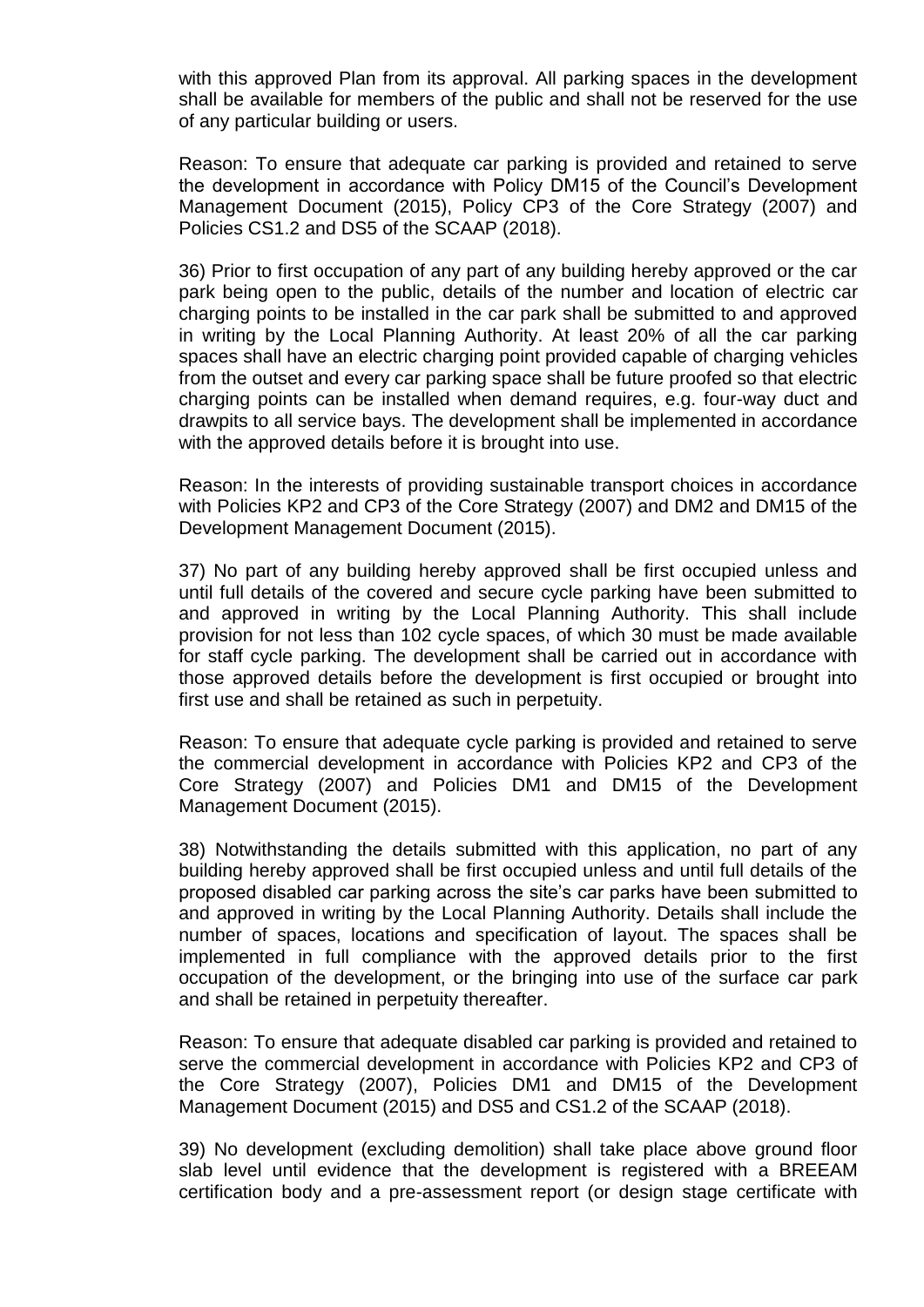interim rating if available) has been submitted indicating that the development can achieve Very Good BREEAM level.

Reason: This pre-commencement condition is required in the interests of providing a sustainable development, in accordance with Policies KP2 and CP4 of the Core Strategy (2007) and Policies DM2 of the Development Management Document (2015).

40 No building hereby approved shall be first occupied unless and until a final Certificate has been issued certifying that BREEAM (or any such equivalent national measure of sustainable building which replaces that scheme) rating "Very Good" has been achieved for that building.

Reason: In the interests of providing a sustainable development, in accordance with Policies KP2 and CP4 of the Core Strategy (2007) and Policy DM2 of the Development Management Document (2015).

41) Notwithstanding the details submitted and otherwise hereby approved, prior to the commencement of development a strategy that demonstrates how at least 10% of the total energy needs of the development is to be supplied using on site renewable sources shall be submitted to and approved in writing by the Local Planning Authority. The strategy shall include proposals to demonstrate how at least 10% of the total energy needs of the communal areas within the main leisure building will be met by onsite renewable sources.

Thereafter, prior to occupation of each individual unit including the communal areas within the main leisure building, a detailed scheme for renewable energy generation to meet 10% of total energy needs for that unit/area and in accordance with the agreed strategy shall be submitted to and agreed in writing with the Local Planning Authority. The approved scheme for each unit/area shall be implemented and completed prior to the first occupation of that unit/area and maintained in perpetuity.

Reason: To ensure that the development makes appropriate use of on-site renewable energy in accordance with Policies KP2 and CP4 of the Core Strategy (2007) and Policy DM2 of the Development Management Document (2015).

42) No development above ground level (excluding works of demolition) shall be undertaken unless and until details of the number, location, and specifications of bat and bird boxes have been submitted to and agreed in writing by the Local Planning Authority. The installation of the approved bird and bat boxes shall be carried out before the development hereby approved is first occupied or brought into first use and shall thereafter be retained in perpetuity.

Reason: To minimise the environmental impact of the development and ensure suitable mitigation is provided for biodiversity, including protected species and habitats in accordance with Policies KP2 and CP4 of the Core Strategy (2007).

43) All clearance, conversion and demolition work in association with the approved scheme shall be carried out outside of the bird nesting season which runs from March to September inclusive, unless it is necessary for works to commence in the nesting season, then a pre-commencement inspection of the vegetation and buildings for active bird nests should be carried out by a suitably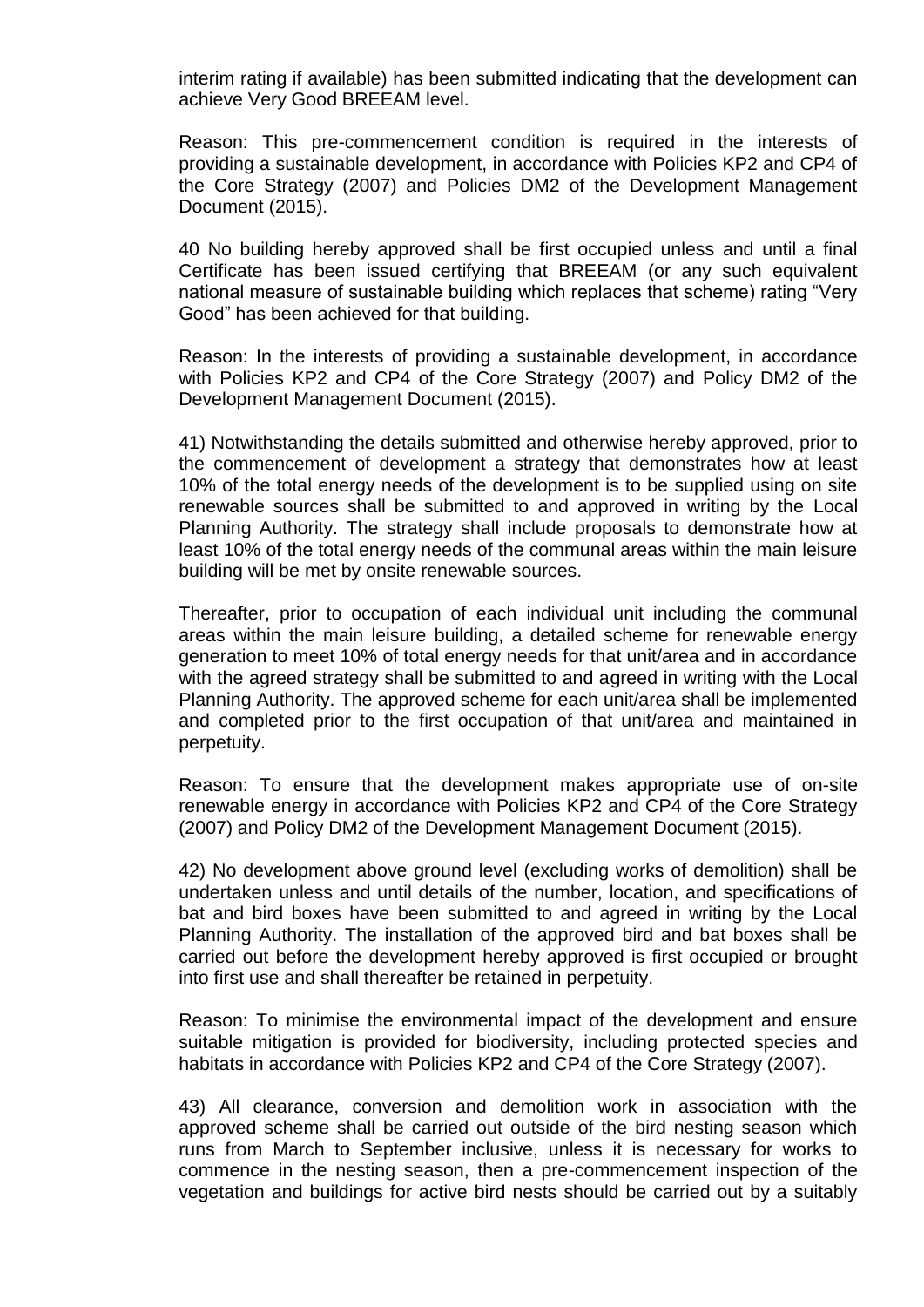qualified ecologist. Only if there are no active nests present shall work be allowed to commence within the bird nesting season.

Reason: To minimise the environmental impact of the development and to ensure suitable mitigation is provided for protected species and habitats in accordance with Policies KP2 and CP4 of the Core Strategy (2007).

44) Notwithstanding the details submitted and otherwise hereby approved, no demolition hereby approved shall take place in the bat breeding season unless and until all buildings to be demolished have been first checked by a suitably qualified ecologist and it has been demonstrated that there are no signs of any bat roosting activity in the buildings to be demolished.

Reason: To minimise the environmental impact of the development and to ensure suitable mitigation is provided for protected species and habitats in accordance with Policies KP2 and CP4 of the Core Strategy (2007).

45) Prior to the first occupation of the development hereby approved, details of a CCTV scheme to serve the internal and external areas of the development shall be submitted to and agreed in writing with the Local Planning Authority. The details shall include the location of CCTV equipment (including CCTV to cover the multi-level car park in the leisure building hereby approved), its management, monitoring of activity, policing and maintenance. The installation of the CCTV shall be carried out in accordance with the approved details before the development hereby approved is first occupied or brought into first use. The CCTV shall thereafter be operated in accordance with the approved details and shall be retained permanently thereafter.

Reason: To protect the residential amenities of nearby occupiers and an environment which limits opportunities for crime and fear of crime, in accordance with Policies KP2 and CP4 of the Core Strategy (2007) and Policy CS1.2 of the SCAAP (2018).

46) Notwithstanding the details shown on the plans submitted, and otherwise hereby approved, the development shall not be first occupied unless and until full details of the public art to be provided to the north of St John's Square has been submitted to and approved in writing by the Local Planning Authority. The approved public art shall be provided in full prior to the first use of the development hereby approved.

Reason: To ensure the scheme incorporates suitable public art and comply with policies KP2 and CP4 of the Core Strategy (2007), Policy DM1 of the Development Management Document (2015) and Policy CS1.2 of the SCAAP (2018).

47) No development above ground floor slab level shall be undertaken unless and until the Local Planning Authority has approved in writing a full scheme of highway works (including detailed designs and contract details) associated with the development which has previously been submitted to the Local Planning Authority. The development and the associated highway works shall thereafter be undertaken in accordance with the approved details before the development is brought into use.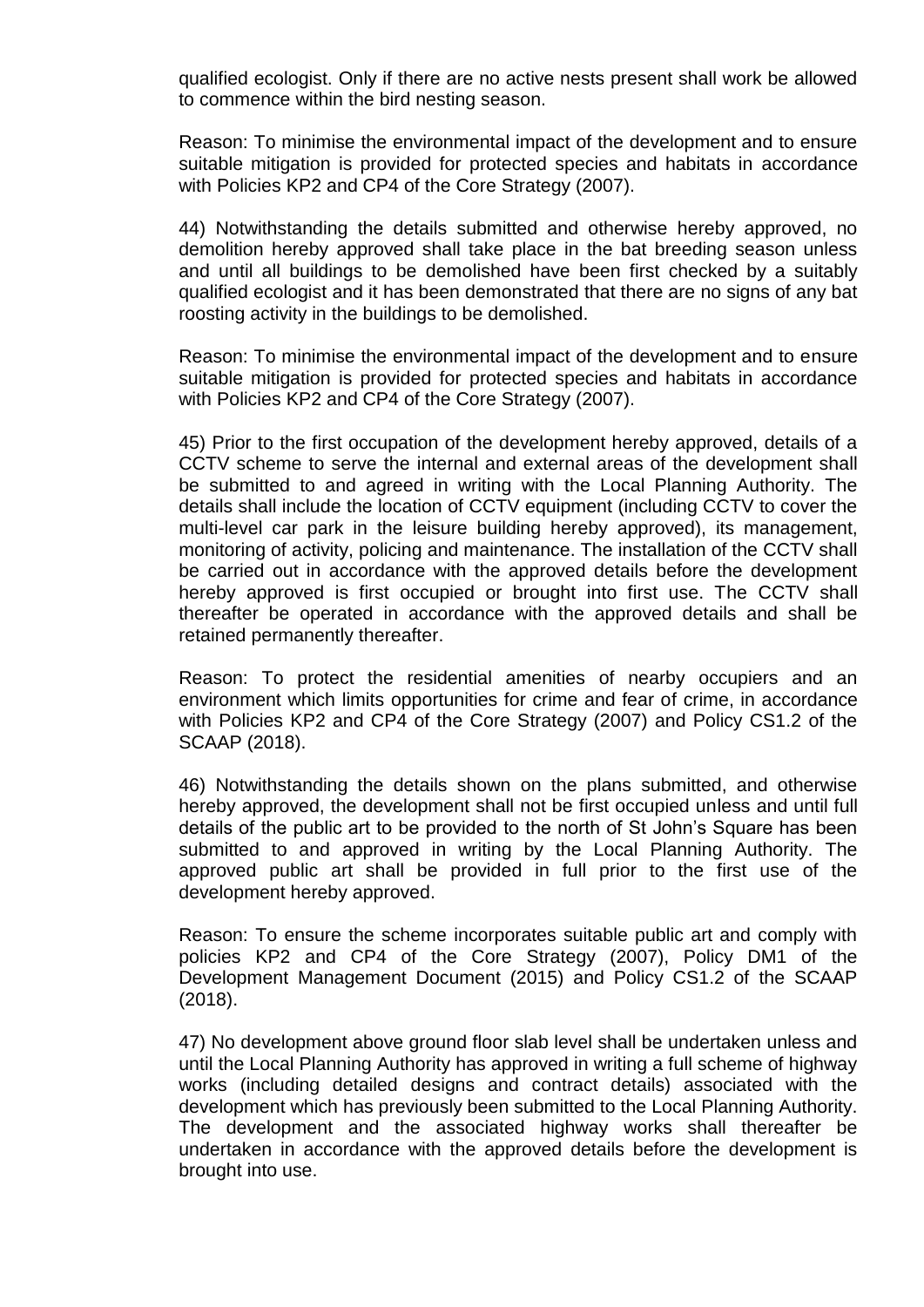Reason: In the interests of highway safety and a well-designed public realm in accordance with Policies KP2, KP3 and CP3 of the Core Strategy (2007), Policies DM1 and DM15 of the Development Management Document (2015) and Policy DS5 of the SCAAP (2018).

48) The toilet facilities accessed via Lucy Road hereby approved shall be open to the public at all times and shall be retained in public use in perpetuity.

Reason: In the interests of amenities in the area, to protect the level of provision of amenities for the community in accordance with Policy CP6 of the Core Strategy (2007).

The Local Planning Authority has acted positively and proactively in determining this application by assessing the proposal against all material considerations, including planning policies and any representations that may have been received and subsequently determining to grant planning permission in accordance with the presumption in favour of sustainable development, as set out within the National Planning Policy Framework. The detailed analysis is set out in a report on the application prepared by officers.

#### **Informatives**

1. In relation to Condition 47 you are advised to contact our Highways Service to discuss the requisite Highways Agreements under the Highways Act 1980, Town and Country Planning Act 1990 and Road Traffic Regulation Act 1984. You are advised that we are likely to accept the completion of a legal agreement under section 278 and section 38 of the Highway Act in order to satisfactorily discharge this condition. The relevant legal agreements must be in place before any works are carried out to the public highway. A separate Stopping Up Order under Section 247 of the Town and Country Planning Act 1990 will be required for that part of the site within the public highway.

2. Please note that the development the subject of this application is liable for a charge under the Community Infrastructure Levy Regulations 2010 (as amended). A Community Infrastructure Levy (CIL) Liability Notice will be issued as soon as practicable following this decision notice. This contains details including the chargeable amount, when this is payable and when and how exemption or relief on the charge can be sought. You are advised that a CIL Commencement Notice (CIL Form 6) must be received by the Council at least one day before commencement of development. Receipt of this notice will be acknowledged by the Council. Please ensure that you have received both a CIL Liability Notice and acknowledgement of your CIL Commencement Notice before development is commenced. Most claims for CIL relief or exemption must be sought from and approved by the Council prior to commencement of the development. Charges and surcharges may apply, and exemption or relief could be withdrawn if you fail to meet statutory requirements relating to CIL. Further details on CIL matters can be found on the Council's website at www.southend.gov.uk/cil

#### Highways Informative

3. You should be aware that in cases where damage occurs during construction works to the highway in implementing this permission that the Council may seek to recover the cost of repairing public highways and footpaths from any party responsible for damaging them. This includes damage carried out when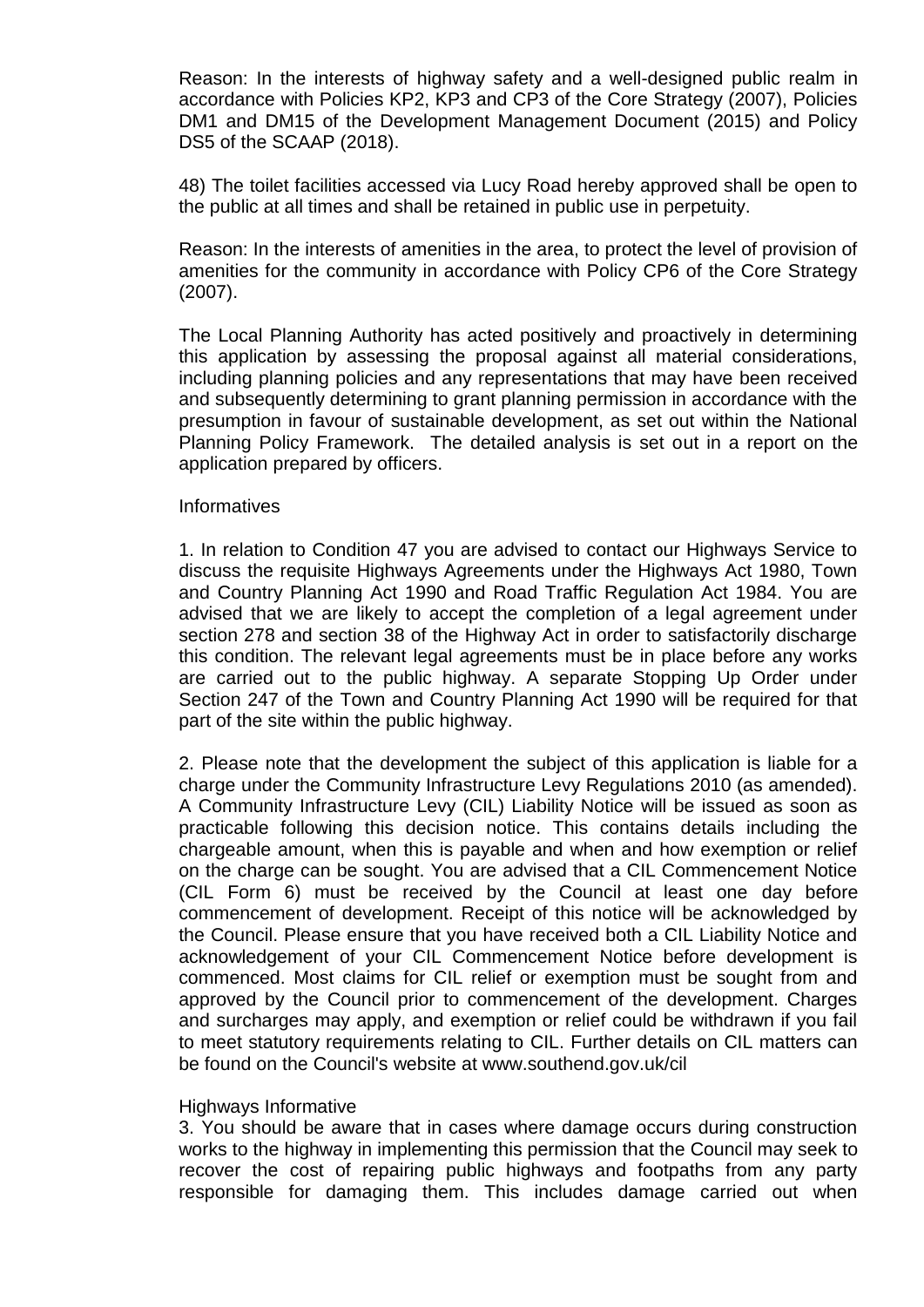implementing a planning permission or other works to buildings or land. Please take care when carrying out works on or near the public highways and footpaths in the Borough.

Additional comments from Essex & Suffolk Water include:

4. Essex and Suffolk Water are the enforcement agents for The Water Supply (Water Fittings) Regulations 1999 within our area of supply, on behalf of the Department for the Environment, Food and Rural Affairs. We understand that a planning application has been made for the above premises which are to be notified under Regulation 5 of the Water Supply (Water Fittings) Regulation 1999.

5. For clarity notwithstanding the information submitted and otherwise hereby approved this permission does not permit the installation of any shared space.

6. The applicant is reminded that this permission does not bestow compliance with other regulatory frameworks. In particular, your attention is drawn to the statutory nuisance provisions within the Environmental Protection Act 1990 (as amended), the Licensing Act 2003 and the noise provisions within the Control of Pollution Act 1974.

7. Applicants should contact the Council's Regulatory Services Officer in Environmental Protection for more advice on 01702 215005 or at Regulatory Services, Southend-on-Sea Borough Council, Civic Centre, Victoria Avenue, Southend SS2 6ER'.

8. Demolition Prior to demolition of the existing buildings an appropriate Asbestos survey of the buildings shall be undertaken and a scheme implemented to remove and safely dispose of any asbestos-containing materials. It is recommended that the Council's building control department is notified of the demolition.

9. The applicant must consult with Anglian Water regarding the provision of sewerage for foul and surface water. As a major application the applicant shall also need to consult with the Lead Local Flood Authority for the provision of SUDs.

10. It is recommended that applicants consult any premises licensing conditions attached to premises and also note the general obligations under the Licensing Act 2003 for the prevention of public nuisance. Notwithstanding this it is advisable to take all necessary precautions to prevent a nuisance occurring from entertainment on the premises and to this effect monitor noise around the perimeter of the premises during events.

11. The Council expect that the applicant or main contractor for construction and demolitions applies for a Prior Consent under section 61 of the Control of Pollution Act 1974.

12. Please note that if a crane or piling rig is required to construct the proposed development, this will need to be safeguarded separately and dependant on location may be restricted in height and may also require full coordination with London Southend Airport. Any crane applications should be directed to sam.petrie@southendairport.com

13. The applicant is reminded of their responsibilities under the provisions of the Wildlife and Countryside Act.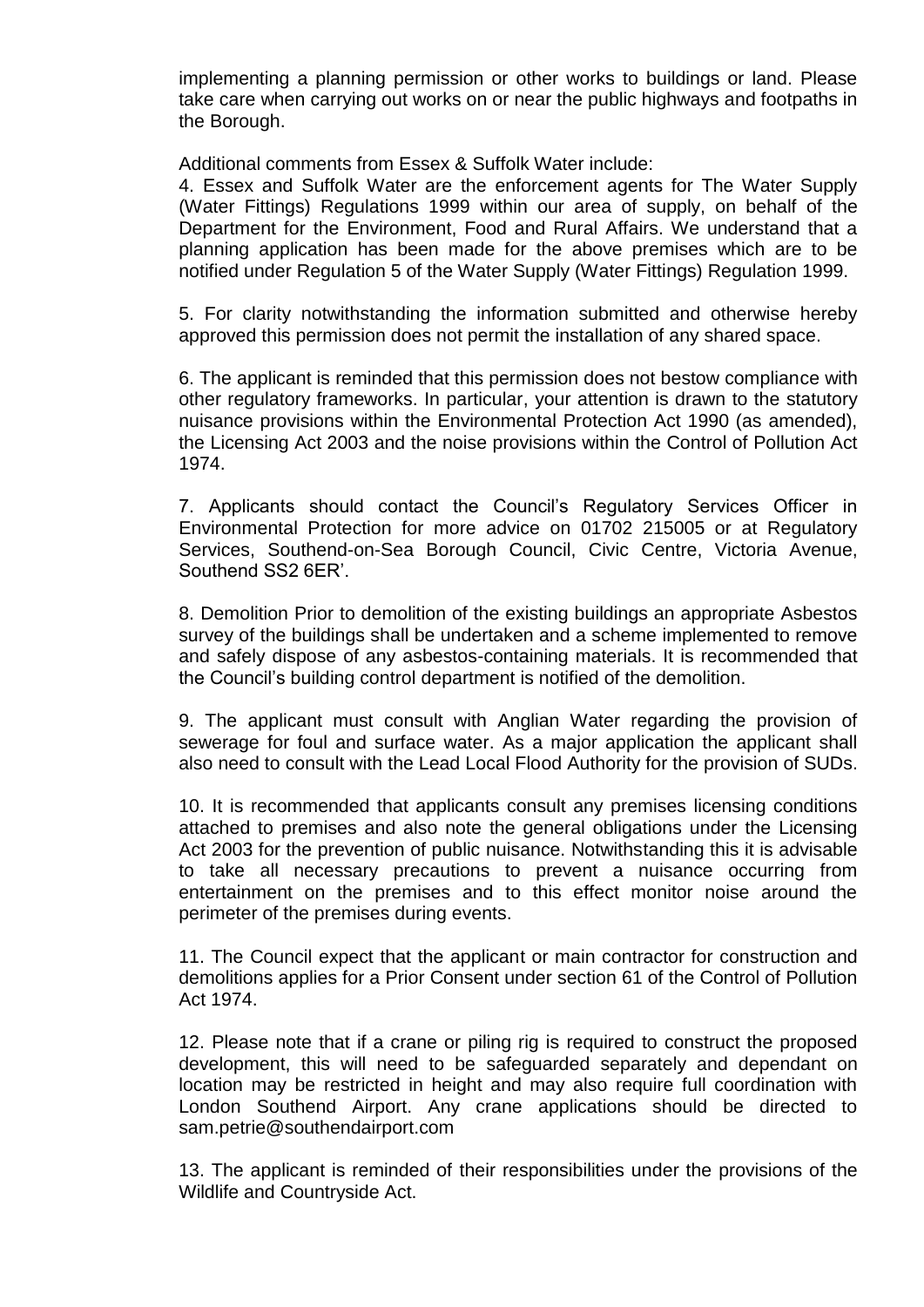**383 21/01685/FUL - 135 Marine Parade, Leigh-on-Sea (West Leigh) Proposal: Demolish existing dwelling and erect building comprising 7no. apartments, layout parking, landscaping, cycle and refuse storage and form vehicular crossover onto Thames Drive (Amended Proposal) Applicant: P + PR Property Developments Ltd Agent: BDA Architecture**

Resolved:- That planning permission be REFUSED for the following reasons:

01 The proposed development, by reason of its excessive scale, form, mass, footprint, siting and poor design would have a significant detrimental impact on the grain, character and appearance of the site and the wider area and would be an over scaled, prominent and incongruous addition to the streetscene. The proposal is therefore unacceptable and contrary to the National Planning Policy Framework (2021), Policies KP2 and CP4 of the Core Strategy (2007), Policies DM1, DM3 and DM6 of the Development Management Document (2015) and the Design and Townscape Guide (2009).

02 The development offers no reasonable mitigation of the in-combination effect of the net increase of six dwellings on habitats and species in accordance with the Habitats Regulations as identified in the adopted Essex Coast Recreational Disturbance Avoidance and Mitigation Strategy (RAMS) SPD (2020). This is unacceptable and contrary to the RAMS, and Policies KP1, KP2 and CP4 of the Core Strategy and Policy DM6 of the Development Management Document which seek to protect the natural environment with specific reference to the coastal habitats.

## **Informatives**

1. Please note that this application would be liable for a payment under the Community Infrastructure Levy Regulations 2010 (as amended) if planning permission had been granted. Therefore, if an appeal is lodged and subsequently allowed, the CIL liability will be applied. Any revised application would also be CIL liable.

The Local Planning Authority has acted positively and proactively in determining this application by identifying matters of concern with the proposal and determining the application within a timely manner, clearly setting out the reason(s) for refusal, allowing the Applicant the opportunity to consider the harm caused and whether or not it can be remedied by a revision to the proposal. The detailed analysis is set out in a report prepared by officers. In the circumstances the proposal is not considered to be sustainable development. The Local Planning Authority is willing to discuss the best course of action.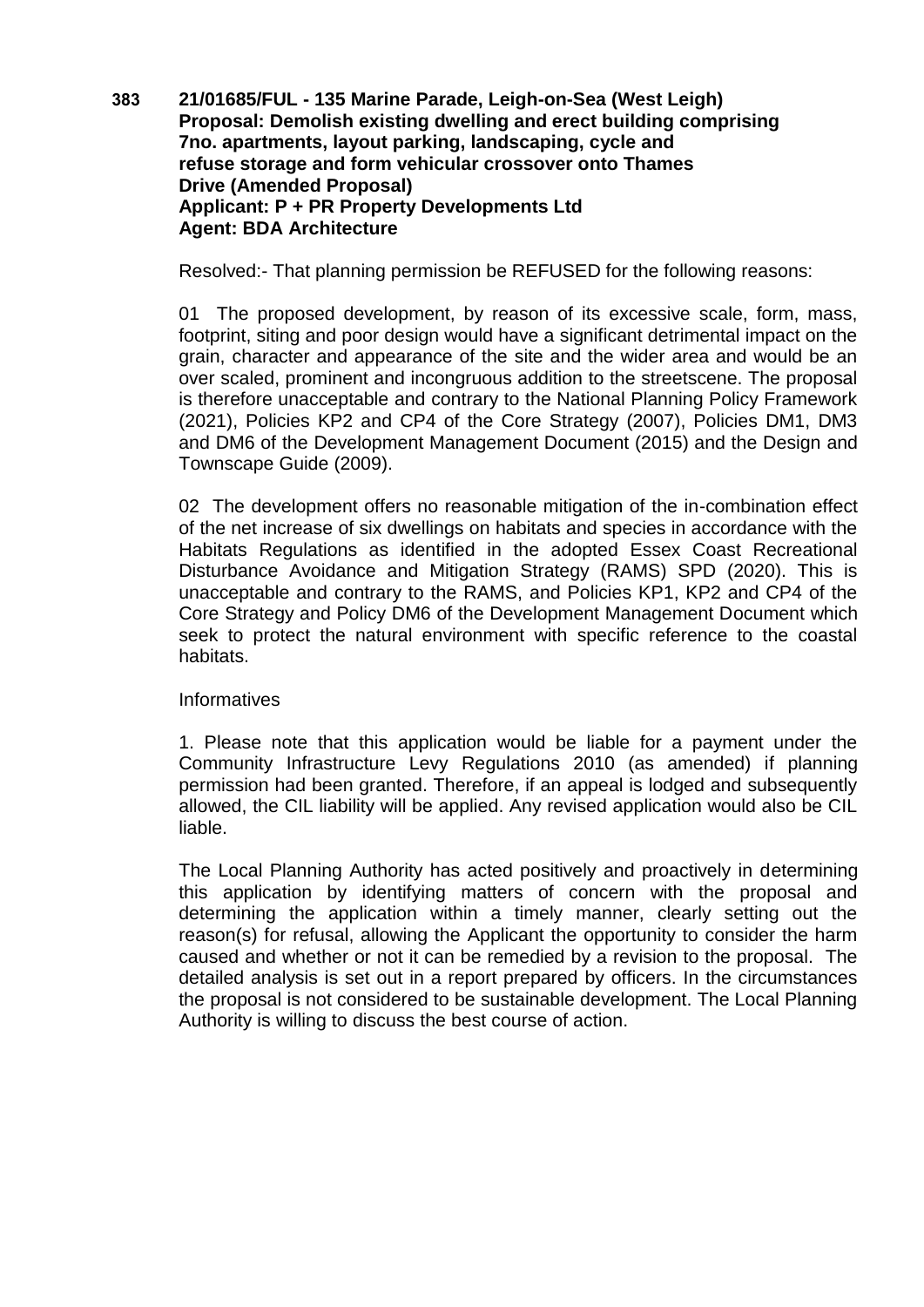## **384 21/01341/FUL - 132 Southchurch Avenue, Southend-on-Sea (Kursaal) Proposal: Convert lower ground floor and ground floor self-contained flat and storage to 2no. self-contained flats, install access steps to lower ground floor to front Applicant: Sehernaz Gungor Agent: Mr Ovunc Ozbaris**

Resolved:- That planning permission be GRANTED subject to the following conditions:

01 The development hereby permitted shall begin no later than three years from the date of this decision.

Reason: Required to be imposed pursuant to Section 91 of the Town and Country Planning Act 1990.

02 The development hereby permitted shall be carried out in accordance with the following approved plans: Location Plan; SA062021-BP; SA062021-01; SA062021- 02; SA062021-03; SA062021-04 R2; SA062021-05; SA062021-06; SA062021-G

Reason: To ensure that the development is carried out in accordance with the provisions of the Development Plan.

03 Water efficient design measures as set out in Policy DM2 (iv) of the Development Management Document to limit internal water consumption to 105 litres per person per day (lpd) (110 lpd when including external water consumption), including measures of water efficient fittings, appliances and water recycling systems shall be installed and made available for use prior to the first occupation of the development hereby approved and retained in perpetuity.c

Reason: To minimise the environmental impact of the development through efficient use of water in accordance with the National Planning Policy Framework (2021), Policy KP2 of the Southend-on-Sea Core Strategy (2007), Policy DM2 of the Southend-on-Sea Development Management Document (2015) and the advice contained within the Southend-on-Sea Design and Townscape Guide (2009).

04 Prior to the first occupation of the development hereby approved, full details of external refuse, recycling and secure, covered bicycle storage facilities belonging to the ground floor and lower ground flats shall be submitted to and approved in writing by the Local Planning Authority. Prior to first occupation of the development hereby approved those facilities shall be provided and made available for use at the site in accordance with the approved details and retained for the lifetime of the development.

Reason: In the interests of residential amenity for future occupants, to ensure the provision of adequate cycle parking and in the interests of visual amenity as set out in the National Planning Policy Framework (2021), Core Strategy (2007) policies KP2 and CP4 and Policies DM1, DM8 and DM15 of the Development Management Document (2015) and the guidance within the Design and Townscape Guide (2009).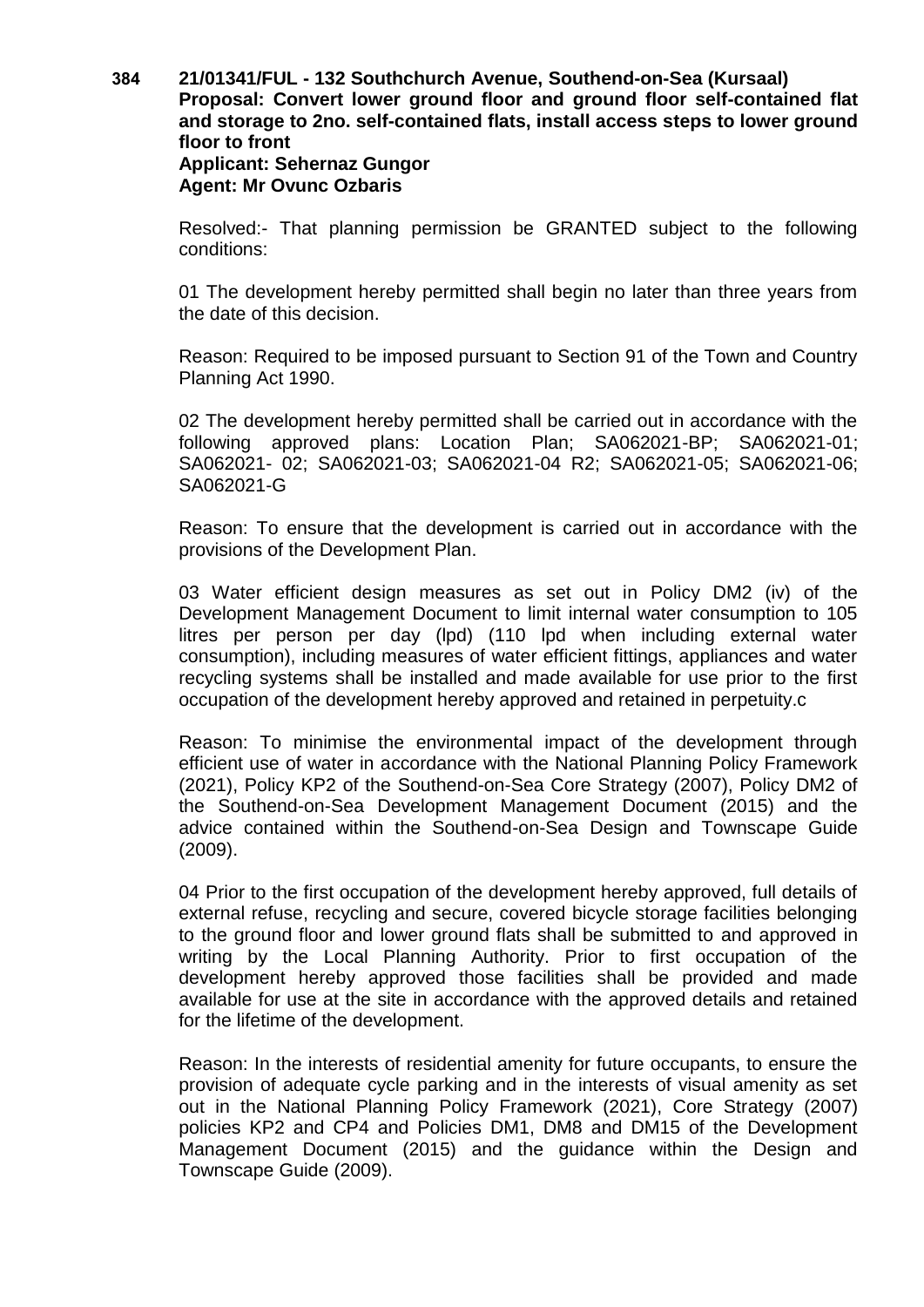The Local Planning Authority has acted positively and proactively in determining this application by assessing the proposal against all material considerations, including planning policies and any representations that may have been received and subsequently determining to grant planning permission in accordance with the presumption in favour of sustainable development, as set out within the National Planning Policy Framework. The detailed analysis is set out in a report on the application prepared by officers.

## **Informatives**

1. Please note that the development the subject of this application is liable for a charge under the Community Infrastructure Levy Regulations 2010 (as amended). A Community Infrastructure Levy (CIL) Liability Notice will be issued as soon as practicable following this decision notice. This contains details including the chargeable amount, when this is payable and when and how exemption or relief on the charge can be sought. You are advised that a CIL Commencement Notice (CIL Form 6) must be received by the Council at least one day before commencement of development. Receipt of this notice will be acknowledged by the Council. Please ensure that you have received both a CIL Liability Notice and acknowledgement of your CIL Commencement Notice before development is commenced. Most claims for CIL relief or exemption must be sought from and approved by the Council prior to commencement of the development. Charges and surcharges may apply, and exemption or relief could be withdrawn if you fail to meet statutory requirements relating to CIL. Further details on CIL matters can be found on the Council's website at www.southend.gov.uk/cil.

2. You should be aware that in cases where damage occurs during construction works to the highway in implementing this permission that Council may seek to recover the cost of repairing public highways and footpaths from any party responsible for damaging them. This includes damage carried out when implementing a planning permission or other works to buildings or land. Please take care when carrying out works on or near the public highways and footpaths in the Borough.

## **385 21/01370/FUL - 58 Lord Roberts Avenue, Leigh-on-Sea (Leigh) Proposal: Demolish existing bungalow, erect two semi-detached dwellinghouses with dormers to rear, parking to front, install vehicular accesses onto Lord Roberts Avenue Applicant: Mr Althasen Agent: SKArchitects**

Mr Fulker, a local resident, spoke as an objector to the application.

Resolved:- That planning permission be GRANTED subject to the following conditions:

01 The development hereby permitted shall begin not later than three years from the date of this decision.

Reason: Required to be imposed pursuant to Section 91 of the Town and Country Planning Act 1990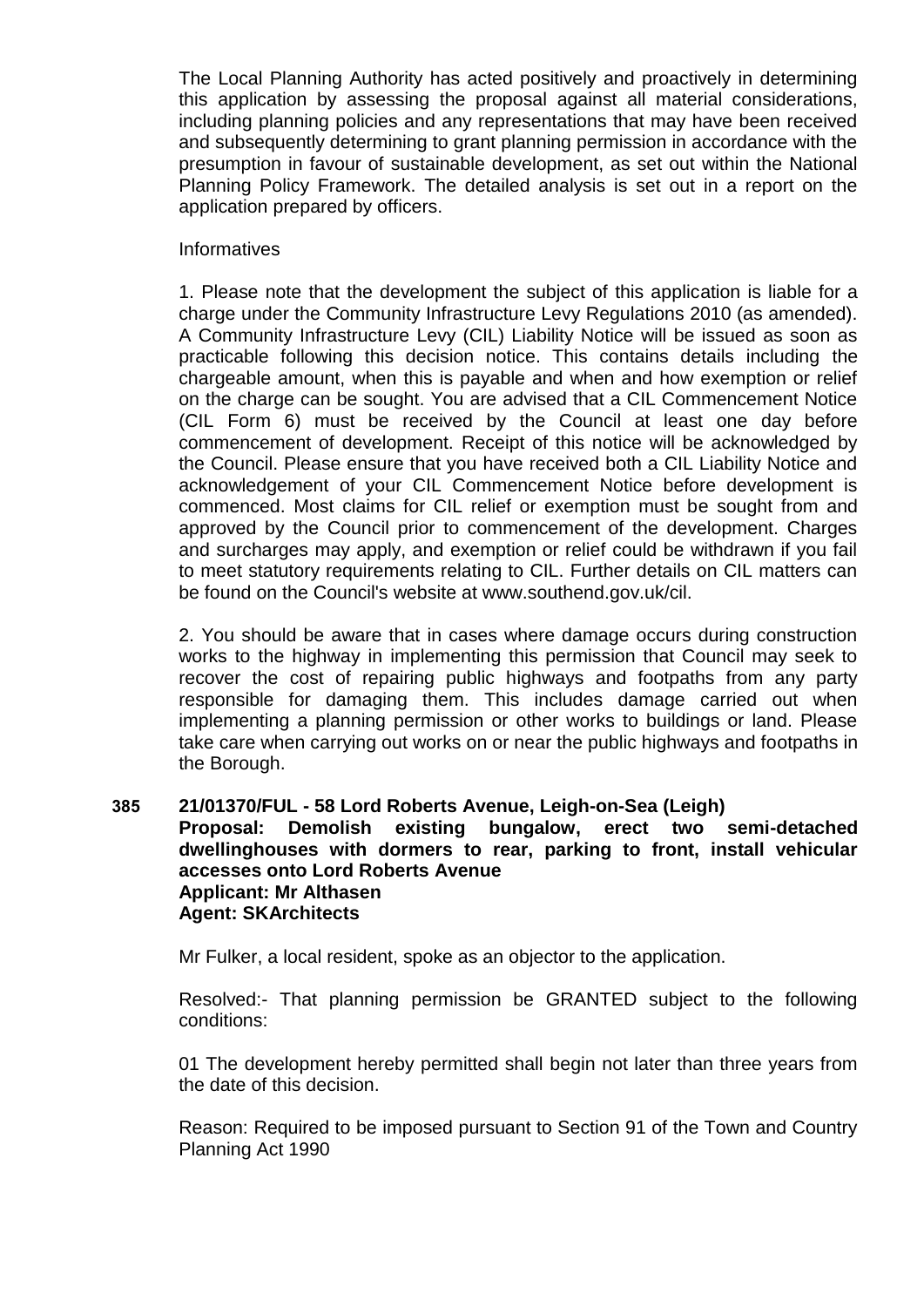02 The development hereby permitted shall be carried out in accordance with the following approved 668P101B, 668P102, 668P103A, 668P104A.

Reason: To ensure that the development is carried out in accordance with the Development Plan.

03 Notwithstanding the details shown on the plans submitted and otherwise hereby approved, no construction works other than demolition and construction up to ground floor slab level shall take place unless and until full product details of the materials to be used on all the external elevations, including walls including decorative elements, roof, windows and doors, fascia and soffits, rainwater goods and boundaries have been submitted to and approved in writing by the Local Planning Authority. The development shall be carried out in accordance with the approved details before it is brought into first use.

Reason: To safeguard the visual amenities of the area, in accordance with the National Planning Policy Framework (2021) Core Strategy (2007) policies KP2 and CP4, Development Management Document (2015) Policy DM1 and advice contained within the Southend Design and Townscape Guide (2009).

04 Notwithstanding the details shown on the plans submitted and otherwise hereby approved, no construction works above ground floor slab level shall take place unless and until full detailed design drawings and cross sections of the decorative elements of the front elevation including porch, brick decoration, reveals and eaves detailing at a scale of 1:20 or 1:10 as appropriate have first been submitted to and agreed in writing by the Local Planning Authority. The development shall be carried out in accordance with the approved details before it is brought into use.

Reason: To safeguard the visual amenities of the area, in accordance with the National Planning Policy Framework (2021) Core Strategy (2007) policy KP2 and CP4, Development Management Document (2015) Policy DM1 and advice contained within the Southend Design and Townscape Guide (2009).

05 The proposed first floor windows in the north and south flank elevations of the development hereby approved shall only be glazed in obscure glass (the glass to be obscure to at least Level 4 on the Pilkington Levels of Privacy) and fixed shut, except for any top hung fan light which shall be a minimum of 1.7 metres above internal finished floor level of the room they serve. In the case of multiple or double-glazed units at least one layer of glass in the relevant units shall be glazed in obscure glass to at least Level 4 on the Pilkington scale.

Reason: To ensure the development has an acceptable design and protects the amenities of neighbouring occupiers in accordance with policy DM1 of the Development Management Document (2015).

06 The roof of the single storey rear projection and any other are of flat roof hereby approved shall not be used as a balcony, roof garden or terrace unless express planning permission has previously been obtained. These roofs can however be used for the purposes of maintenance or to escape in the event of an emergency.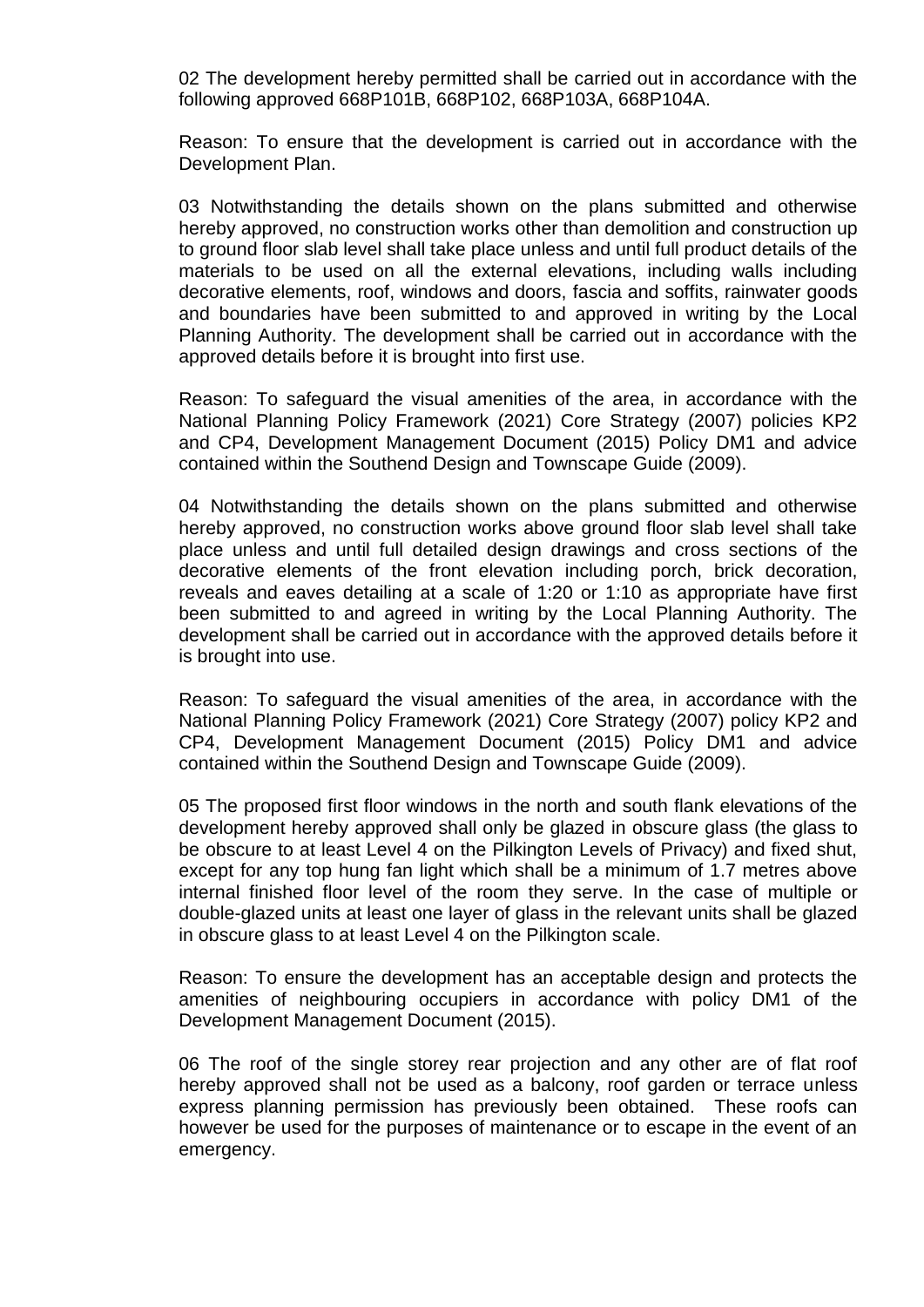Reason: To ensure the development has an acceptable design and protects the amenities of neighbouring occupiers in accordance with policy DM1 of the Development Management Document (2015).

07 Notwithstanding the details shown on the plans submitted and otherwise hereby approved, no construction works other than demolition and construction up to ground floor slab level of the existing building shall take place until full details of both hard and soft landscape works to be carried out at the site have been submitted to and approved in writing by the Local Planning Authority. The approved hard landscaping works shall be carried out prior to first occupation of the development and the soft landscaping works within the first planting season following first occupation of the development, unless otherwise agreed in writing by the Local Planning Authority. The details submitted shall include, but not limited to:-

i) Existing and proposed finished site levels or contours.

ii) Details of means of enclosure, of the site including any gates or boundary walls and fencing.

iii) Hard surfacing materials.

iv) Full details of the number, size and location of the trees, shrubs and plants to be retained and planted together with a planting specification and tree management plan.

v) Details of measures to enhance biodiversity within the site.

Any trees or shrubs dying, removed, being severely damaged or becoming seriously diseased within five years of planting shall be replaced with trees or shrubs of such size and species as may be agreed with the Local Planning Authority.

Reason: In the interests of the visual amenity of the area and the amenities of occupiers and to ensure a satisfactory standard of landscaping pursuant to Policy DM1 of the Development Management Document (2015) and Policy CP4 of the Core Strategy (2007)

08 The tree and tree root protection measures as set out in the Arboricultural Report by Tree Radar UK Ltd reference TRUK0159 dated 06.07.21 and plan reference TRUK0159TPP (Tree Protection Plan) in relation to the trees identified as T1 and G4 in this statement, including the protective fencing and mitigation measures in relation to construction within the root protection areas, shall be implemented in full prior to commencement of the development and shall be retained throughout the construction phase of the development hereby approved. Implementation of the development shall be undertaken only in full accordance with British Standard 3998 and British Standard 5837 including supervision of works by a qualified arboriculturalist.

Reason: A pre commencement condition is justified to ensure the trees on and close to the site are adequately protected during building works in the interests of visual amenity and in accordance with Core Strategy (2007) policies KP2 and CP4, Development Management Document (2015) policy DM1 and advice contained within the Southend Design and Townscape Guide (2009).

09 The 2 car parking spaces and the associated new vehicular accesses for the spaces to access the public highway at the site as shown on approved plan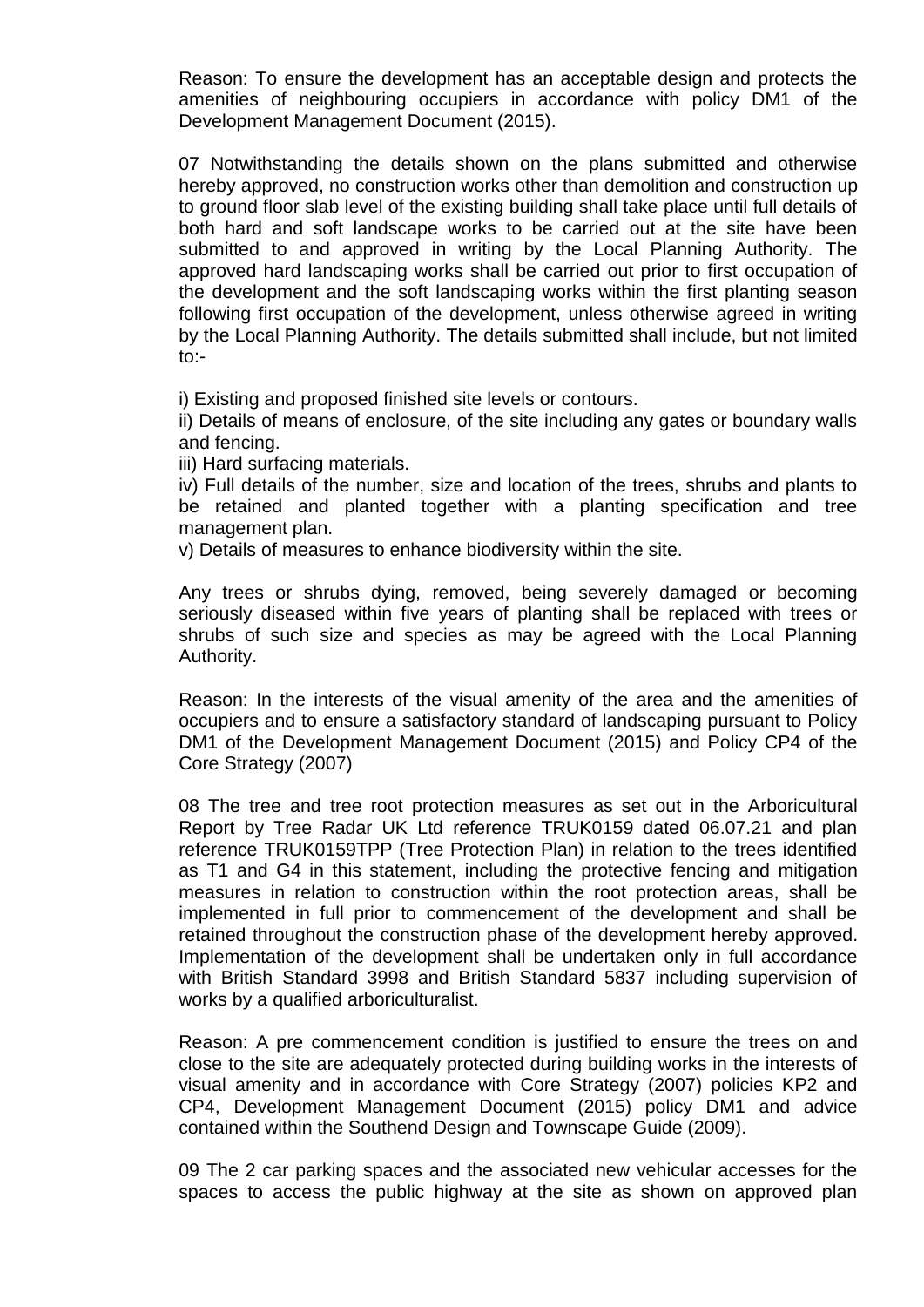668P104A shall be provided and made available for use prior to the first occupation of the dwellings hereby approved. The car parking spaces and the associated vehicular access to and from the public highway shall thereafter be permanently retained solely for the parking of vehicles and the accessing of the car parking spaces in connection with the occupiers of the dwelling hereby approved and their visitors.

Reason: To ensure that satisfactory off-street car parking is provided in the interests of residential amenity and highways efficiency and safety, in accordance with the National Planning Policy Framework (2021), Core Strategy (2007) policy KP2, Development Management Document (2015) policy DM15 and the Southend Design and Townscape Guide (2009).

10 A scheme detailing how at least 10% of the total energy needs of the development will be supplied using on site renewable sources shall be submitted to, agreed in writing by the Local Planning Authority and implemented in full in accordance with the approved details prior to the first occupation of the development hereby approved. This provision shall be made for the lifetime of the development.

Reason: To minimise the environmental impact of the development through efficient use of resources and better use of sustainable and renewable resources in accordance with the National Planning Policy Framework (2021), Core Strategy (2007) policy KP2 and CP4, Development Management Document (2015) policy DM2 and the Southend Design and Townscape Guide (2009).

11 Prior to occupation of the development hereby approved, appropriate water efficient design measures as set out in Policy DM2 (iv) of the Development Management Document to limit internal water consumption to 105 litres per person per day (lpd) (110 lpd when including external water consumption), to include measures of water efficient fittings, appliances and water recycling systems such as grey water and rainwater harvesting shall be implemented for the whole development and retained in perpetuity.

Reason: To minimise the environmental impact of the development through efficient use of water in accordance with the National Planning Policy Framework (2021), Core Strategy (2007) Policy KP2, Development Management Document (2015) Policy DM2 and Design and Townscape Guide (2009).

12 The development hereby approved shall be carried out in a manner to ensure the dwellings comply with building regulation M4 (2) 'accessible and adaptable dwellings' before they are occupied.

Reason: To ensure the residential units hereby approved provides a high quality and flexible internal layout to meet the changing needs of residents in accordance with National Planning Policy Framework (2021), Core Strategy (2007) policy KP2, Development Management Document (2015) policy DM8 and the advice contained in the Southend Design and Townscape Guide.

13 No drainage infrastructure, including earthworks, associated with this development hereby approved shall be undertaken until details of the design implementation; maintenance and management of a scheme for surface water drainage works (incorporating Sustainable Urban Drainage (SuDs) Principles)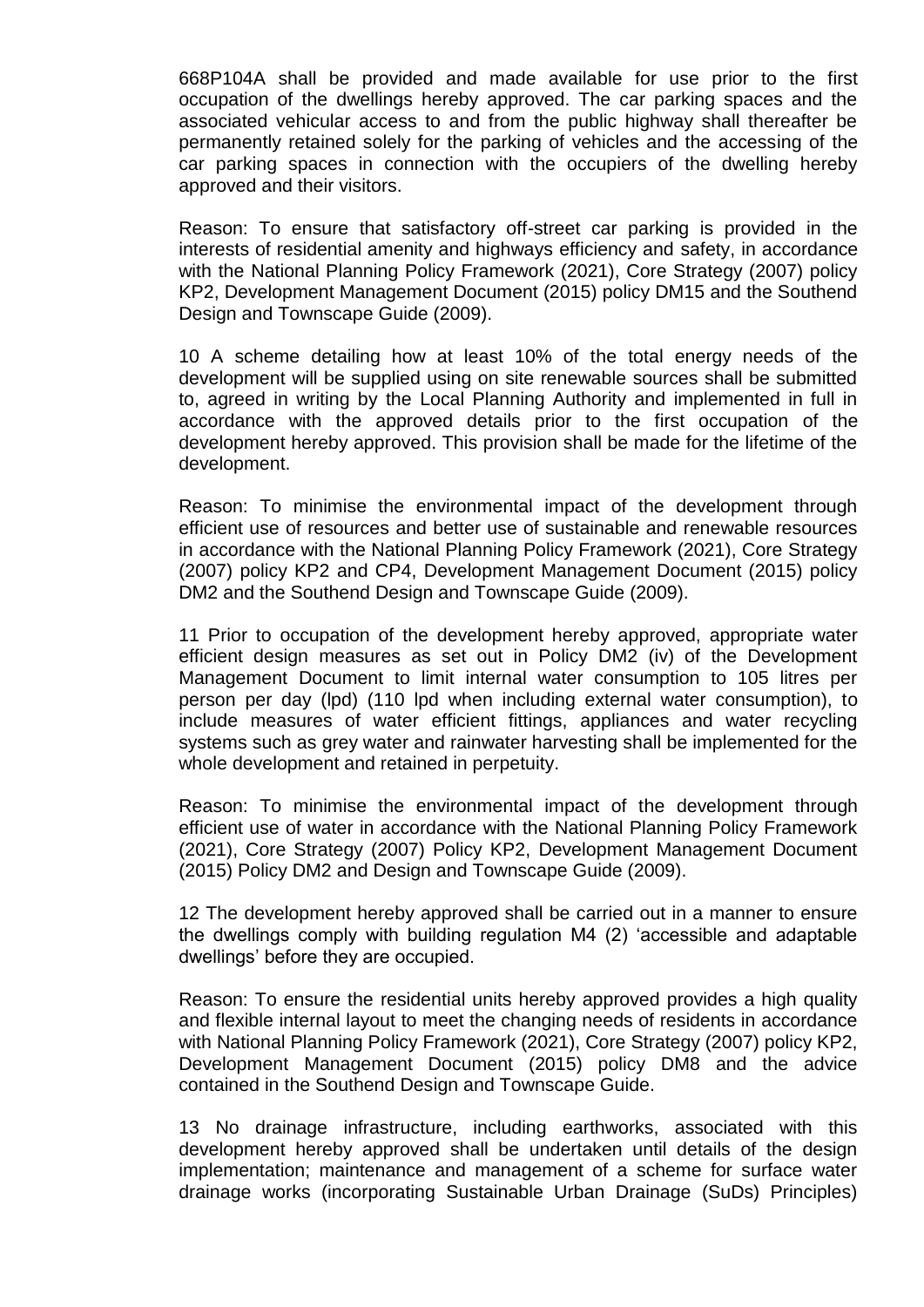have been submitted to and approved in writing by the Local Planning Authority. The approved scheme shall be implemented in accordance with the approved details before the development is occupied or brought into use and shall be maintained as such thereafter in perpetuity.

Reason: To prevent flooding by ensuring the satisfactory storage and disposal of surface water from the site for the lifetime of the development and to prevent environmental and amenity problems arising from flooding in accordance with the National Planning Policy Framework (2021), Policy KP2 and CP4 of the Core Strategy (2007) and Policy DM2 of the Development Management Document (2015).

14 Notwithstanding the provisions of the Town and Country Planning (General Permitted Development) Order 2015 (as amended), or any Order or Act of Parliament revoking and re-enacting that Order with or without modification, no extensions or detached buildings shall be erected at the development hereby approved specified within Schedule 2, Part 1, Classes A, B, D, E and F of the Town and Country Planning (General Permitted Development) Order 2015 without the receipt of express planning permission in writing from the Local Planning Authority .

Reason: To enable the Local Planning Authority to regulate and control development in the interest of the amenity of neighbouring properties and to safeguard the character of the area in accordance the National Planning Policy Framework (2021), Core Strategy (2007) Policies KP2 and CP4, Development Management Document (2015) Policy DM1 and the Southend Design and Townscape Guide (2009).

15 Construction Hours for the development hereby approved shall be restricted to 8am – 6pm Monday to Friday, 8am - 1pm Saturday and not at all on Sundays or Bank Holidays.

Reason: In the interests of the amenities of neighbours pursuant to Policy CP4 of the Core Strategy (2007) and Policy DM1 of the Development Management Document (2015).

16 No development shall take place, until and unless a Construction Method Statement has been submitted to, and approved in writing by, the Local Planning Authority. The approved Statement shall be fully adhered to throughout the construction period. The Statement shall provide, amongst other things, for:

i) the parking of vehicles of site operatives and visitors

ii) loading and unloading of plant and materials

iii) storage of plant and materials used in constructing the development

iv) the erection and maintenance of security hoarding including measures to ensure the protection of the street tree.

v) measures to control the emission of dust and dirt during construction.

vi) a scheme for recycling/disposing of waste resulting from demolition and construction works that does not allow for the burning of waste on site or pollution of the site.

vii) Measures to mitigate the impact of noise during construction.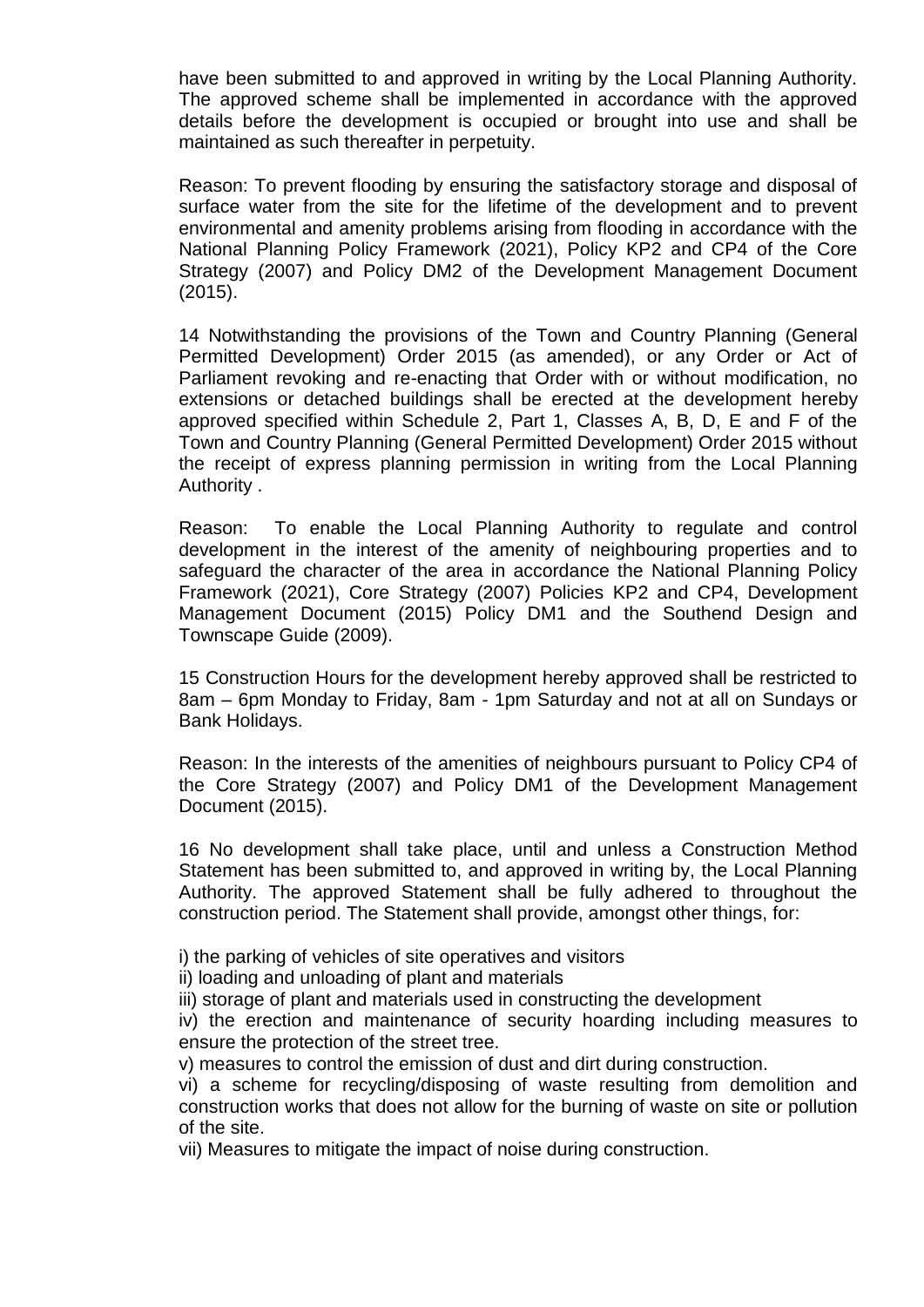Reason: This pre-commencement condition is needed in the interests of visual amenity and the amenities of neighbouring occupiers pursuant to Policy CP4 of the Core Strategy (2007) and Policies DM1 and DM3 of the Development Management Document (2015).

Informatives:

01 Please note that the development the subject of this application is liable for a charge under the Community Infrastructure Levy (CIL) Regulations 2010 (as amended) and it is the responsibility of the landowner(s) to ensure they have fully complied with the requirements of these regulations. A failure to comply with the CIL regulations in full can result in a range of penalties. For full planning permissions, a CIL Liability Notice will be issued by the Council as soon as practicable following this decision notice. For general consents, you are required to submit a Notice of Chargeable Development (Form 5) before commencement; and upon receipt of this, the Council will issue a CIL Liability Notice including details of the chargeable amount and when this is payable. If you have not received a CIL Liability Notice by the time you intend to commence development it is imperative that you contact S106andCILAdministration@southend.gov.uk to avoid financial penalties for potential failure to comply with the CIL Regulations 2010 (as amended). If the chargeable development has already commenced, no exemption or relief can be sought in relation to the charge and a CIL Demand Notice will be issued requiring immediate payment. Further details on CIL matters can be found on the Planning Portal (www.planningportal.co.uk/info/200136/policy\_and\_legislation/70/community\_infra structure\_levy) or the Council's website (www.southend.gov.uk/cil).

02 You should be aware that in cases where damage occurs during construction works to the highway in implementing this permission that Council may seek to recover the cost of repairing public highways and footpaths from any party responsible for damaging them. This includes damage carried out when implementing a planning permission or other works to buildings or land. Please take care when carrying out works on or near the public highways and footpaths in the Borough.

03 It is recommended that prior to demolition of the existing building an appropriate Asbestos survey is undertaken. If asbestos is found then any asbestos-containing materials will need to be removed and safely disposed of in accordance with the Control of Asbestos Regulations 2012 and the applicant's/developer's Waste duty of care. It is recommended that the Council's building control department is notified of the demolition in order that requirements can be made under section 81 of the Building Act 1984.

04 If construction works are to be considered outside of normal hours especially overnight or are expected to cause a nuisance to existing receptors it is recommended that the applicant applies for a prior consent application under section 61 of the Control of Pollution Act 1974. A consent enables the applicant to conduct the works without the worry of enforcement provided they comply with it. The applicant will have to submit details of any noisy works including type of plant and machinery to be used, proposed daily start and finish times, consultation with nearby residents and businesses and duration and time scales of the works. The applicant will need an acoustically qualified person who will be able to calculate the predicted noise levels form the operation and the impact on nearby residents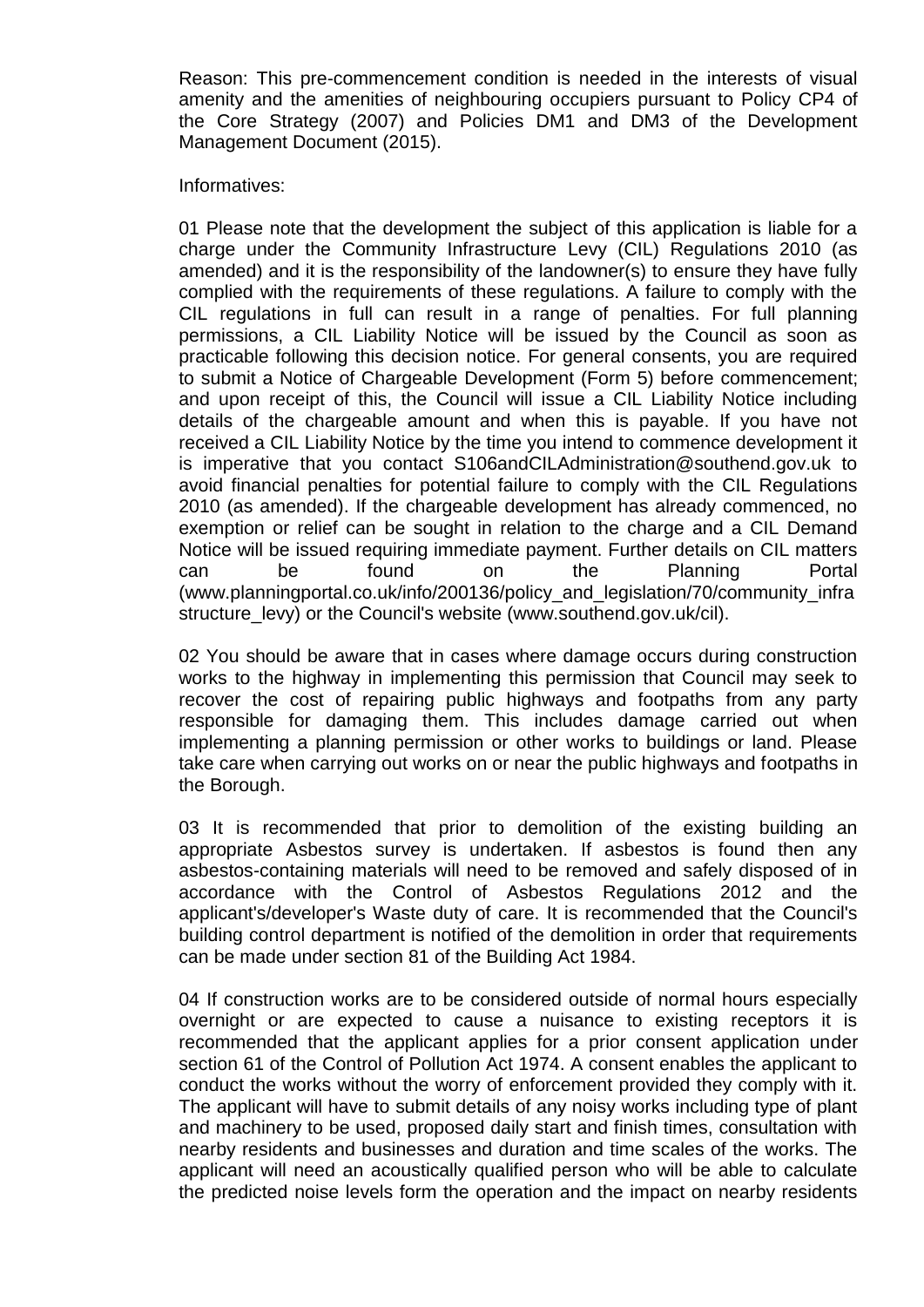and then be able to evaluate mitigation measures that can be used. If we become aware of any works that are highly likely to cause a nuisance we can serve a notice under section 60 of the Control of Pollution Act 1974 to prevent this. A breach of this will represent a criminal offence. The application form and guidance is available on the Southend-On-Sea Borough Council website. The applicant can also contact the Regulatory Services Team at Southend-on-Sea Borough Council for details.

05 The applicant is encouraged to include electric vehicle charging points at the site which is in accordance with Policy DM15 which encourages their provision wherever practical and feasible.

The Local Planning Authority has acted positively and proactively in determining this application by identifying matters of concern within the application (as originally submitted) and negotiating, with the Applicant, acceptable amendments to the proposal to address those concerns. As a result, the Local Planning Authority has been able to grant planning permission for an acceptable proposal, in accordance with the presumption in favour of sustainable development, as set out within the National Planning Policy Framework. The detailed analysis is set out in a report on the application prepared by officers.

## **386 21/01323/FULH - 29 St Augustines Avenue, Thorpe Bay (Thorpe) Proposal: Erect part single/part two storey rear extension, raise part of ridge height, hip to gable roof extension to rear and form habitable accommodation in roof space, rooflights to side elevations, alter elevations and form porch canopy to front (Amended Proposal) Applicant: G Steptoe Agent: Mr Colin Stone of Stone Me Ltd**

Resolved:- That planning permission be REFUSED for the following reason:

1. The proposed development by reason of scale, bulky appearance and design fails to integrate with the existing dwelling or respect the context of the site in relation to the wider area. As a result, the proposal would appear as an unduly prominent and discordant building, out of keeping with adjacent dwellings and the wider streetscene and results in overdevelopment of the site. The proposal is therefore unacceptable and contrary to the National Planning Policy Framework (2021), Core Strategy (2007) Policies KP1, KP2 and CP4, Development Management Document (2015) Policies DM1 and DM3 and the advice contained with the Design and Townscape Guide (2009).

## **387 21/01701/FULH - 28 Fastnet, Eastwood (St Laurence) Proposal: Erect single storey rear extension (Amended Proposal) Applicant: Poppy Mackenzie Agent: Mr Frazer Day**

Mr Coleman, a local resident spoke as an objector to the application.

Resolved:- That the Director for Planning or Head of Planning and Building Control be DELEGATED to GRANT PLANNING PERMISSION subject to any additional representations received up to the end of 6th October raising no new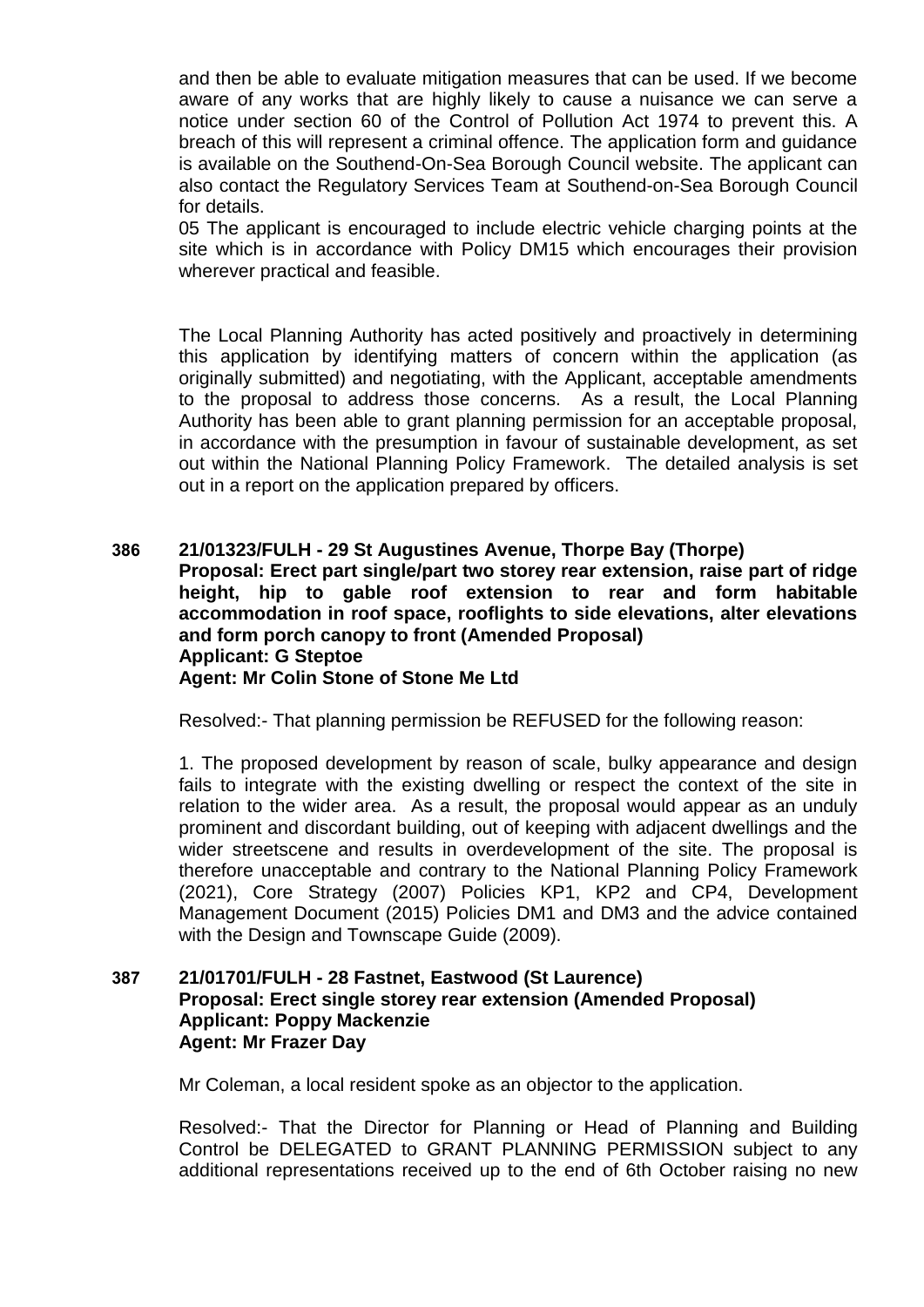considerations, failing which the application will be brought back to the Committee for consideration, and subject to the following conditions:

01 The development hereby permitted shall begin not later than three years from the date of this decision.

Reason: Required to be imposed pursuant to Section 91 of the Town and Country Planning Act 1990.

02 The development hereby permitted shall be carried out in accordance with the following approved plans: D01 E, D02 E, D03 E, D04 E, D05 E, D06 E.

Reason: To ensure that the development is carried out in accordance with the provisions of the Development Plan.

03 All new work to the outside of the building must match existing original work in terms of the choice of materials, method of construction and finished appearance. This applies unless differences are shown on the drawings hereby approved or are required by conditions to this permission.

Reason: in the interests of visual amenities further to the National Planning Policy Framework, Policies KP2 and CP4 of the Southend-on-Sea Core Strategy (2007), Policies DM1 and DM3 of the Southend-on-Sea Development Management Document (2015) and the advice contained within the Southend-on-Sea Design and Townscape Guide (2009).

The Local Planning Authority has acted positively and proactively in determining this application by assessing the proposal against all material considerations, including planning policies and any representations that may have been received and subsequently determining to grant planning permission in accordance with the presumption in favour of sustainable development, as set out within the National Planning Policy Framework. The detailed analysis is set out in a report on the application prepared by officers.

Informatives:

01. You should be aware that in cases where damage occurs during construction works to the highway in implementing this permission that Council may seek to recover the cost of repairing public highways and footpaths from any party responsible for damaging them. This includes damage carried out when implementing a planning permission or other works to buildings or land. Please take care when carrying out works on or near the public highways and footpaths in the borough.

02. You are advised that as the proposed extension(s) or change of use to your property equates to less than 100sqm of new floorspace, and does not involve the creation of a new dwelling (Class C3), the development benefits from a Minor Development Exemption under the Community Infrastructure Levy Regulations 2010 (as amended) and as such no charge is payable. See the Planning Portal (www.planningportal.co.uk/info/200136/policy\_and\_legislation/70/community\_infra structure levy), or the Council's website (www.southend.gov.uk/cil) for further details about CIL.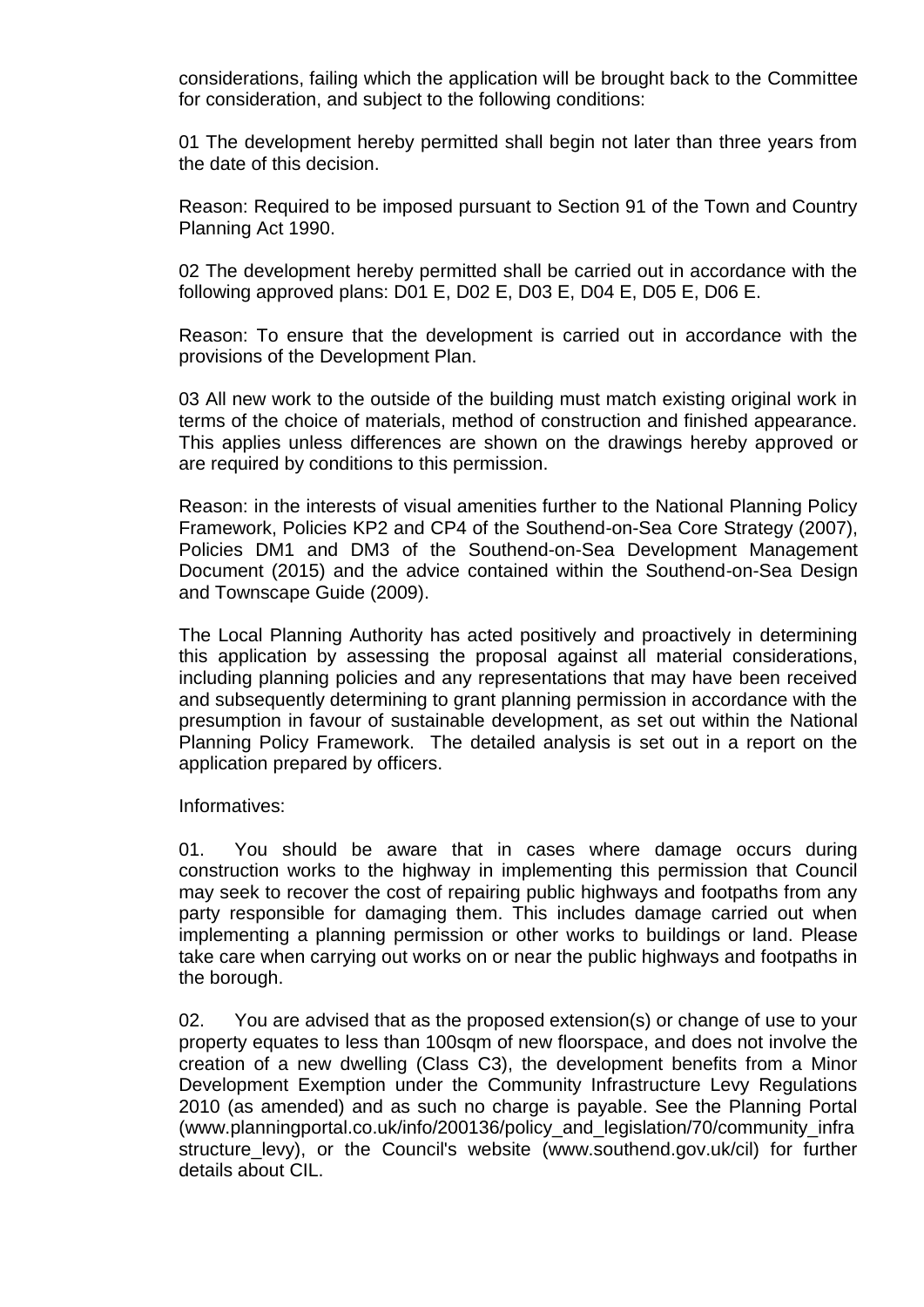## **388 21/01491/FULH - 237 Prittlewell Chase, Westcliff-on-Sea (Prittlewell) Proposal: Erect part single/part two storey side and rear extension, alter elevations (amended proposal) Applicant: Mr & Mrs Matthew & Sarah Harding Agent: Mr Danny Knott**

Mr Abdul, a local resident spoke as an objector to the application.

Resolved:- That planning permission be REFUSED for the following reasons:

01 The proposed first floor side windows to the east flank elevation of the development would give rise to actual and perceived overlooking of neighbouring rear garden areas of Nos. 233 and 235 Prittlewell Chase, significantly harmful to the privacy and rear garden enjoyment of those neighbouring occupants. This is unacceptable and contrary to the National Planning Policy Framework (2021), Southend Core Strategy (2007) policies KP2 and CP4, Southend Development Management Document (2015) policies DM1 and DM3 and the advice contained with the Southend Design and Townscape Guide (2009).

02 By reason of its size, siting, scale and relationship with the existing annex structure within the rear garden, the proposed development would appear as an unduly prominent, discordant and obtrusive feature, harmful to the character and appearance of the existing property and the wider streetscene and would also represent significant overdevelopment of the application site. The proposal is therefore unacceptable and contrary to the National Planning Policy Framework (2021), Core Strategy (2007) Policies KP1, KP2 and CP4, Development Management Document (2015) Policies DM1 and DM3 and the advice contained with the Design and Townscape Guide (2009).

## **389 21/01406/FULH - 8 Eastwood Rise, Eastwood (Eastwood Park) Proposal: Erect single storey rear and alter elevation Applicant: Mrs C O'Dell Agent: Mr P Brooks of Hope Design Studio Limited**

Resolved:- That planning permission be GRANTED subject to the following conditions:

01 The development hereby permitted shall begin no later than three years from the date of the decision.

Reason: Required pursuant to Section 91 of the Town and Country Planning Act 1990.

02 The development hereby permitted shall be carried out in accordance with the following approved plans: Drawing No's A100, A101 & A102A

Reason: To ensure that the development is carried out in accordance with the provisions of the Development Plan.

03 All new work to the outside of the building must match existing original work in terms of the choice of materials, method of construction and finished appearance. This applies unless differences are shown on the drawings hereby approved or are required by conditions to this permission.